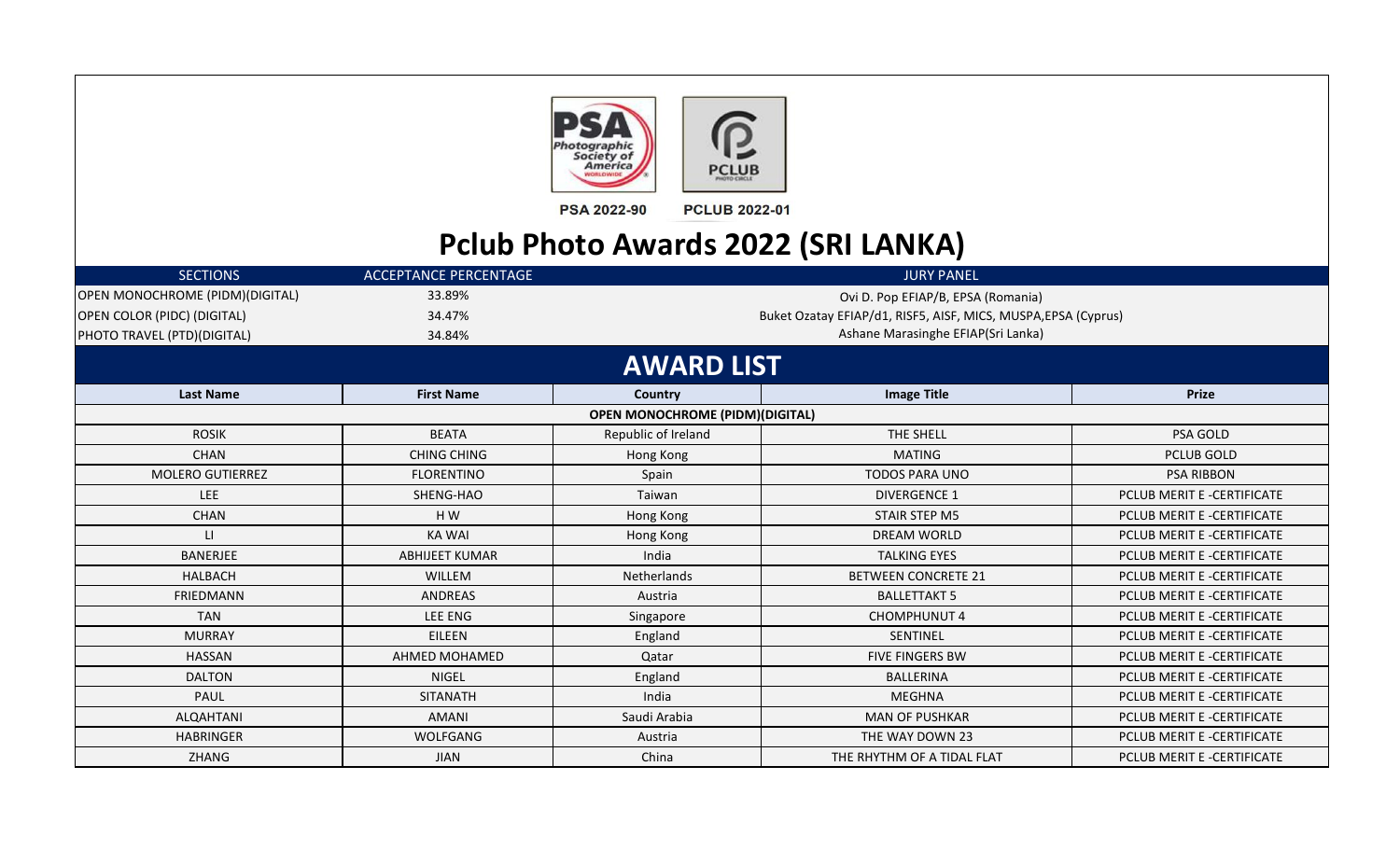| MARATHE                 | <b>SUNIEL</b>        | India                              | <b>FACE UP</b>                  | PCLUB MERIT E -CERTIFICATE            |
|-------------------------|----------------------|------------------------------------|---------------------------------|---------------------------------------|
| <b>RYU</b>              | SHIN WOO             | South Korea                        | DECALCOMANIA 01                 | PCLUB DIPLOMA E -CERTIFICATE          |
| <b>ANTONIO</b>          | SEMIGLIA             | Italy                              | <b>SGUARDIN2</b>                | PCLUB DIPLOMA E -CERTIFICATE          |
| SMALLEY                 | <b>KAREN</b>         | England                            | WHEN U GOTTA PICK POCKET OR TWO | PCLUB DIPLOMA E -CERTIFICATE          |
| LEE                     | <b>GRACE</b>         | Australia                          | MILKY WAY IN DESERT             | PCLUB DIPLOMA E -CERTIFICATE          |
| <b>DAS</b>              | <b>SUBRATA KUMAR</b> | India                              | <b>DUALITY IN REALITY</b>       | PCLUB DIPLOMA E -CERTIFICATE          |
| <b>DANH</b>             | <b>DO TRONG</b>      | Vietnam                            | <b>TRADITIONAL BRUSH</b>        | PCLUB DIPLOMA E -CERTIFICATE          |
| <b>STOCK</b>            | <b>KLAUS</b>         | Switzerland                        | THE HERO WITH ONE LEG ATTACKS   | PCLUB DIPLOMA E -CERTIFICATE          |
| <b>BUZUK</b>            | <b>EUGENE</b>        | <b>Belarus</b>                     | <b>MARTIAN</b>                  | PCLUB DIPLOMA E -CERTIFICATE          |
| <b>DI PANFILO</b>       | <b>VINCENZO</b>      | Italy                              | <b>BABE IN RED</b>              | PCLUB DIPLOMA E -CERTIFICATE          |
| <b>HUILGOL</b>          | AJIT                 | India                              | <b>GIANT AMONG DWARFS</b>       | PCLUB DIPLOMA E -CERTIFICATE          |
| LAZAR                   | <b>ESZTER EMESE</b>  | Greece                             | THE ARTIST                      | PCLUB DIPLOMA E -CERTIFICATE          |
| <b>ROBERTSON</b>        | <b>MADDIE</b>        | Wales                              | <b>WINDOW POSTER</b>            | PCLUB DIPLOMA E -CERTIFICATE          |
| <b>KORENCHUK</b>        | <b>VALERY</b>        | Kazakhstan                         | AT BUS STATION                  | PCLUB DIPLOMA E -CERTIFICATE          |
| <b>TAZI CHERTI</b>      | <b>MOHAMED</b>       | Morocco                            | SPIRAL                          | PCLUB DIPLOMA E -CERTIFICATE          |
| <b>BANDARA</b>          | PANDULA              | Sri Lanka                          | <b>MORNING FRESHNESS 2</b>      | PCLUB DIPLOMA E -CERTIFICATE          |
| <b>FISCHER</b>          | <b>JIE</b>           | <b>USA</b>                         | AN ENCHANTING MOMENT33          | <b>CHAIRMEN CHOICE E-CERTIFICATE</b>  |
| <b>WHITTY</b>           | <b>CHRIS</b>         | England                            | MEL AND RECORDER 46 MONO        | <b>CHAIRMEN CHOICE E -CERTIFICATE</b> |
| <b>DEB</b>              | <b>SADHAN KUMAR</b>  | India                              | PATH CHALA II                   | <b>JUDGES CHOICE E -CERTIFICATE</b>   |
| <b>DONOS</b>            | CRISTIAN             | <b>USA</b>                         | <b>SUNRISE SURFER</b>           | <b>JUDGES CHOICE E -CERTIFICATE</b>   |
| <b>WONG</b>             | SHIU GUN             | Hong Kong                          | <b>RECOLLECTING 2</b>           | <b>JUDGES CHOICE E -CERTIFICATE</b>   |
|                         |                      | <b>OPEN COLOUR (PIDC)(DIGITAL)</b> |                                 |                                       |
| CHAN                    | <b>CHING CHING</b>   | Hong Kong                          | <b>GETTING MESSY</b>            | PSA GOLD                              |
| PAUL                    | <b>SITANATH</b>      | India                              | <b>IMON</b>                     | <b>PCLUB GOLD</b>                     |
| MARATHE                 | SUNIEL               | India                              | <b>RED CELEBRATION</b>          | <b>PSA RIBBON</b>                     |
| ALLOUGHANI              | <b>FAISAL</b>        | Kuwait                             | INSISTENCY                      | PCLUB MERIT E -CERTIFICATE            |
| CHAN                    | HW                   | Hong Kong                          | <b>CATCH SHRIMP C4</b>          | PCLUB MERIT E -CERTIFICATE            |
| <b>ASANUMA</b>          | <b>CARLOS</b>        | <b>Brazil</b>                      | <b>THAIS</b>                    | PCLUB MERIT E -CERTIFICATE            |
| <b>DUTTA</b>            | <b>AMAR NATH</b>     | India                              | WITH RED BALOON                 | PCLUB MERIT E -CERTIFICATE            |
| ALQAHTANI               | <b>AMANI</b>         | Saudi Arabia                       | DEPARTURE AND ARRIVAL           | PCLUB MERIT E -CERTIFICATE            |
| <b>SKOTINIOTIS</b>      | <b>IANNIS</b>        | Greece                             | UPHEAVAL                        | PCLUB MERIT E -CERTIFICATE            |
| C <sub>R</sub>          | SATHYANARAYANA       | India                              | SPECTACULAR SHOW                | PCLUB MERIT E -CERTIFICATE            |
| <b>HASSAN</b>           | AHMED MOHAMED        | Qatar                              | <b>BLUE FINGERS</b>             | PCLUB MERIT E -CERTIFICATE            |
| <b>MOLERO GUTIERREZ</b> | <b>FLORENTINO</b>    | Spain                              | <b>MUSEO DE LAS BELLEZAS</b>    | PCLUB MERIT E -CERTIFICATE            |
|                         |                      |                                    |                                 |                                       |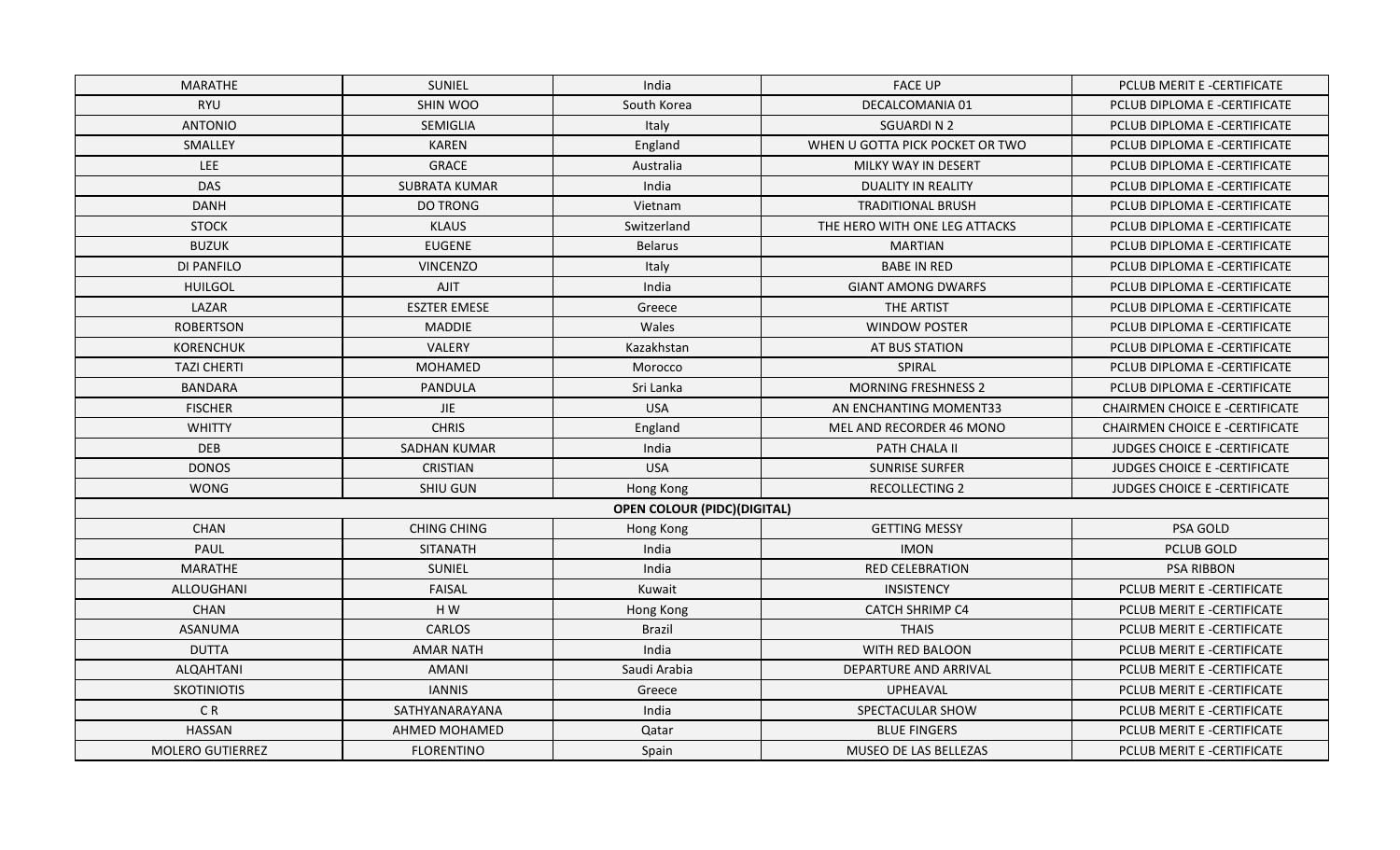| <b>SIMON</b>     | <b>CLAUDE</b>        | Belgium                     | UNIVERSAL TIME                   | PCLUB MERIT E -CERTIFICATE            |
|------------------|----------------------|-----------------------------|----------------------------------|---------------------------------------|
| <b>HUANG</b>     | <b>WOODPECKER</b>    | Taiwan                      | MINER WORK05                     | PCLUB MERIT E -CERTIFICATE            |
| <b>ROSIK</b>     | <b>BEATA</b>         | Republic of Ireland         | <b>ARIADNE S THREAD</b>          | PCLUB MERIT E -CERTIFICATE            |
| <b>FRIEDMANN</b> | <b>ANDREAS</b>       | Austria                     | CAMOUFLAGE                       | PCLUB MERIT E -CERTIFICATE            |
| <b>HALBACH</b>   | WILLEM               | Netherlands                 | <b>BETWEEN CONCRETE 19</b>       | PCLUB MERIT E -CERTIFICATE            |
| CHAN             | <b>TIN SANG</b>      | Canada                      | <b>GREAT GRAY OWL</b>            | PCLUB MERIT E -CERTIFICATE            |
| <b>FISCHER</b>   | <b>JIE</b>           | <b>USA</b>                  | AN ENCHANTING MOMENT11           | PCLUB DIPLOMA E -CERTIFICATE          |
| <b>WONG</b>      | YIU WAH              | Hong Kong                   | DUNHUANG 131G                    | PCLUB DIPLOMA E -CERTIFICATE          |
| <b>DALTON</b>    | <b>NIGEL</b>         | England                     | KINGFISHER AND LUNCH             | PCLUB DIPLOMA E -CERTIFICATE          |
| <b>TAN</b>       | LEE ENG              | Singapore                   | <b>FUTURISTIC 1</b>              | PCLUB DIPLOMA E -CERTIFICATE          |
| <b>LEE</b>       | SHENG-HAO            | Taiwan                      | <b>DIVERGENCE 9</b>              | PCLUB DIPLOMA E -CERTIFICATE          |
| <b>JANG</b>      | <b>HENRY</b>         | <b>USA</b>                  | MATURED WHEAT FIELD_2171         | PCLUB DIPLOMA E -CERTIFICATE          |
| KIM              | <b>HUNGMO</b>        | South Korea                 | THE LONGEST NIGHT IS TOMORROW-10 | PCLUB DIPLOMA E -CERTIFICATE          |
| SIM              | KIM-PHENG            | Singapore                   | <b>COLETTE LIKE BLUE</b>         | PCLUB DIPLOMA E -CERTIFICATE          |
| <b>HUILGOL</b>   | AJIT                 | India                       | ARGUMENT                         | PCLUB DIPLOMA E -CERTIFICATE          |
| <b>VINCZE</b>    | <b>SZABOLCS</b>      | Romania                     | <b>ABSTRACT</b>                  | PCLUB DIPLOMA E -CERTIFICATE          |
| <b>NAINI</b>     | SREERAM              | India                       | <b>BLESSING TIME</b>             | PCLUB DIPLOMA E -CERTIFICATE          |
| LEDGARD          | <b>IAN</b>           | Wales                       | <b>DANCER</b>                    | PCLUB DIPLOMA E -CERTIFICATE          |
| <b>DAS</b>       | <b>SUBRATA KUMAR</b> | India                       | STILL LIFE 7240                  | PCLUB DIPLOMA E -CERTIFICATE          |
| <b>DANH</b>      | <b>DO TRONG</b>      | Vietnam                     | TRADITIONAL INCENSE PRODUCTION   | PCLUB DIPLOMA E -CERTIFICATE          |
| <b>HABRINGER</b> | WOLFGANG             | Austria                     | ROUSANOU 03                      | PCLUB DIPLOMA E -CERTIFICATE          |
| $\mathsf{L}$     | <b>KA WAI</b>        | Hong Kong                   | <b>MOONSHINE</b>                 | <b>CHAIRMEN CHOICE E -CERTIFICATE</b> |
| <b>TO</b>        | <b>NGOCAN</b>        | <b>USA</b>                  | <b>CRUISING</b>                  | <b>CHAIRMEN CHOICE E -CERTIFICATE</b> |
| <b>NGUYEN</b>    | <b>HUY SON</b>       | Vietnam                     | <b>MAKING SOY SAUCES 3</b>       | JUDGES CHOICE E -CERTIFICATE          |
| <b>CHAUDHURI</b> | <b>ASIM KUMAR</b>    | India                       | <b>UP 23A</b>                    | <b>JUDGES CHOICE E -CERTIFICATE</b>   |
| SETIADI          | <b>AJAR</b>          | Indonesia                   | WASHING                          | JUDGES CHOICE E -CERTIFICATE          |
|                  |                      | PHOTO TRAVEL (PTD)(DIGITAL) |                                  |                                       |
| <b>KORENCHUK</b> | VALERY               | Kazakhstan                  | <b>HOLIDAY</b>                   | PSA GOLD                              |
| <b>NGUYEN</b>    | <b>HUY SON</b>       | Vietnam                     | <b>AMAZING FLOATING MARKET 2</b> | PCLUB GOLD                            |
| ALLOUGHANI       | <b>FAISAL</b>        | Kuwait                      | <b>GREEN ISLAND 18</b>           | <b>PSA RIBBON</b>                     |
| <b>STOCK</b>     | <b>KLAUS</b>         | Switzerland                 | MARINA BAY SINGAPORE             | PCLUB MERIT E -CERTIFICATE            |
| DI PANFILO       | <b>VINCENZO</b>      | Italy                       | <b>PYRES</b>                     | PCLUB MERIT E -CERTIFICATE            |
| WIJAYASINGHE     | LANKA                | Sri Lanka                   | <b>CAVE TEMPLE</b>               | PCLUB MERIT E -CERTIFICATE            |
| <b>CHAN</b>      | HW                   | Hong Kong                   | <b>RAIN DAY STREET 13</b>        | PCLUB MERIT E -CERTIFICATE            |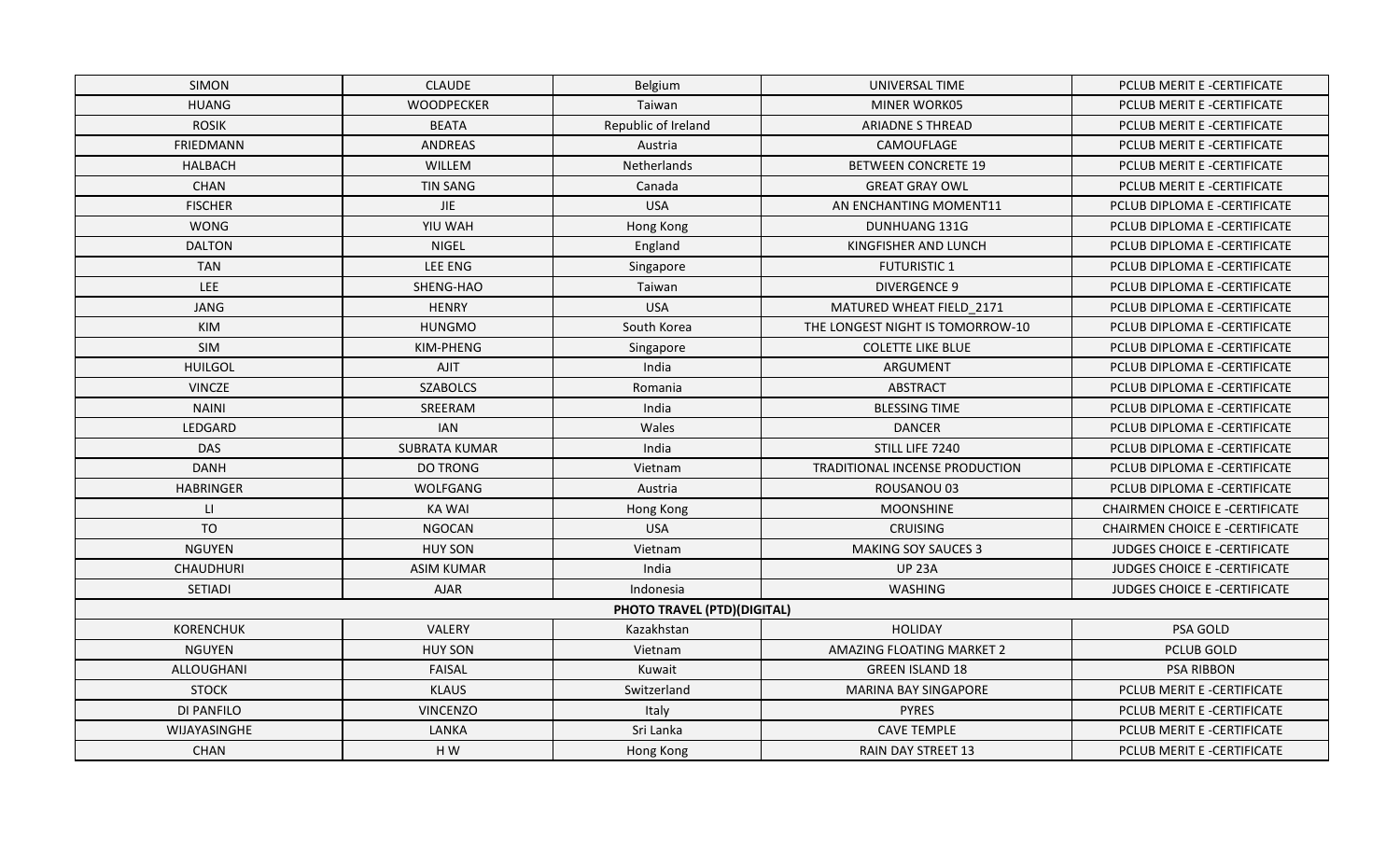| JANG             | <b>HENRY</b>          | <b>USA</b>       | <b>GOLDEN TEMPLE</b>             | PCLUB MERIT E -CERTIFICATE            |
|------------------|-----------------------|------------------|----------------------------------|---------------------------------------|
| <b>HELIMAKI</b>  | <b>JUSSI</b>          | Finland          | <b>SAMBA CARNIVAL</b>            | PCLUB MERIT E -CERTIFICATE            |
| <b>NGUYEN</b>    | <b>MINH</b>           | <b>USA</b>       | <b>HORSESHOE BEND</b>            | PCLUB MERIT E -CERTIFICATE            |
| <b>RYU</b>       | SHIN WOO              | South Korea      | <b>RAINBOW BRIDGE 02</b>         | PCLUB MERIT E -CERTIFICATE            |
| <b>HABRINGER</b> | WOLFGANG              | Austria          | METEORA 05                       | PCLUB MERIT E -CERTIFICATE            |
| <b>TO</b>        | <b>NGOCAN</b>         | <b>USA</b>       | <b>GOLDEN GATE BRIDGE</b>        | PCLUB MERIT E -CERTIFICATE            |
| <b>MARATHE</b>   | SUNIEL                | India            | PANGONG LAKE 2017A               | PCLUB MERIT E -CERTIFICATE            |
| YE               | <b>DANLEI</b>         | Canada           | <b>REED DANCE CEREMONY21</b>     | PCLUB MERIT E -CERTIFICATE            |
| <b>HUILGOL</b>   | AJIT                  | India            | SHIP AMID ICEBERGS               | PCLUB MERIT E -CERTIFICATE            |
| ZHANG            | <b>JIAN</b>           | China            | THE JOY OF HARVEST               | PCLUB MERIT E -CERTIFICATE            |
| ATHAVALE         | <b>BHASKAR</b>        | India            | MAHA GANGA ARATI 04              | PCLUB MERIT E -CERTIFICATE            |
| <b>WILSON</b>    | <b>DAVID</b>          | South Africa     | PRAGUES CHARLES BRIDGE IN WINTER | PCLUB DIPLOMA E -CERTIFICATE          |
| <b>CHAUDHURI</b> | <b>ASIM KUMAR</b>     | India            | MANIKARNIKA VARANASHI 97         | PCLUB DIPLOMA E -CERTIFICATE          |
| <b>HARVEY</b>    | <b>TREVOR</b>         | Northern Ireland | SPIRIT IN THE SAND               | PCLUB DIPLOMA E -CERTIFICATE          |
| <b>LEE</b>       | <b>GRACE</b>          | Australia        | SYDNEY YEAR OF SNAKE CELEBRATION | PCLUB DIPLOMA E -CERTIFICATE          |
| <b>ORTEGA</b>    | <b>HERNAN</b>         | Chile            | <b>BROWSING</b>                  | PCLUB DIPLOMA E -CERTIFICATE          |
| <b>CATANIA</b>   | <b>GOTTFRIED</b>      | Malta            | POPEYE VILLAGE MALTA 2           | PCLUB DIPLOMA E -CERTIFICATE          |
| <b>HANSEN</b>    | <b>BJARNE JUHL</b>    | Denmark          | <b>COLOSSEUM ROME 3</b>          | PCLUB DIPLOMA E -CERTIFICATE          |
| <b>HASSAN</b>    | <b>AHMED MOHAMED</b>  | Qatar            | <b>CAMEL SHADOW</b>              | PCLUB DIPLOMA E -CERTIFICATE          |
| <b>BANERJEE</b>  | <b>ABHIJEET KUMAR</b> | India            | YOGA ON BANARAS GHAT             | PCLUB DIPLOMA E -CERTIFICATE          |
| CHAN             | <b>CHING CHING</b>    | Hong Kong        | TIME OF THE DAY                  | PCLUB DIPLOMA E -CERTIFICATE          |
| <b>WITTHAKE</b>  | <b>HELMUT</b>         | Germany          | <b>GUGONG BEIJING</b>            | PCLUB DIPLOMA E -CERTIFICATE          |
| SIM              | KIM-PHENG             | Singapore        | <b>OUR HOME</b>                  | PCLUB DIPLOMA E -CERTIFICATE          |
| SINT             | <b>THAN</b>           | Singapore        | LIFE IN CHINATOWN SINGAPORE 3    | PCLUB DIPLOMA E -CERTIFICATE          |
| <b>BUIDUY</b>    | TU                    | Vietnam          | <b>TRANH B贸NG</b>                | PCLUB DIPLOMA E -CERTIFICATE          |
| LEE              | SHENG-HAO             | Taiwan           | <b>CAVE SAIL</b>                 | PCLUB DIPLOMA E -CERTIFICATE          |
| <b>BS</b>        | VENKATESH             | India            | <b>GHATS OF HOLY VARANASI 2</b>  | <b>CHAIRMEN CHOICE E -CERTIFICATE</b> |
| C <sub>R</sub>   | SATHYANARAYANA        | India            | LIVING IN HARMONY                | <b>CHAIRMEN CHOICE E -CERTIFICATE</b> |
| <b>WEE MING</b>  | SOO                   | Malaysia         | <b>EXPOSE BUDDHA STATUES 18</b>  | <b>JUDGES CHOICE E -CERTIFICATE</b>   |
| SEAH             | <b>MICHAEL</b>        | Singapore        | <b>NDP FIREWORK2</b>             | JUDGES CHOICE E -CERTIFICATE          |
| KANDAKOOR        | PRAKASH               | India            | THE SUPPORTERS                   | <b>JUDGES CHOICE E -CERTIFICATE</b>   |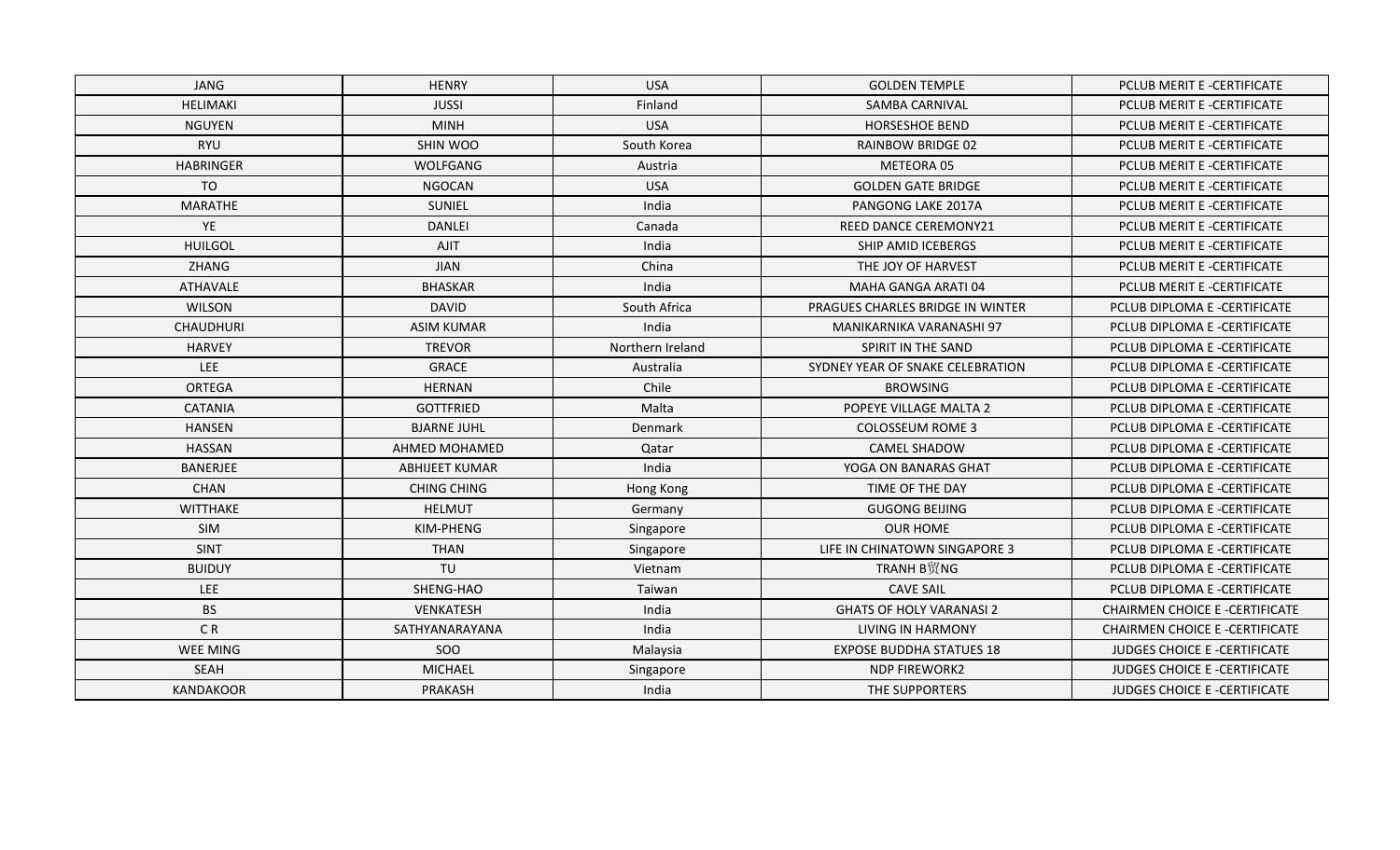| <b>ACCEPTANCE LIST</b> |                   |                  |                   |                                    |                              |                               |  |
|------------------------|-------------------|------------------|-------------------|------------------------------------|------------------------------|-------------------------------|--|
| Country                | <b>Salutation</b> | <b>Last Name</b> | <b>First Name</b> | <b>Image Title</b>                 | <b>Prize</b>                 | <b>Section Name</b>           |  |
| Australia              | Mr.               | <b>WATSON</b>    | <b>GRAEME</b>     | <b>EMERALD CITY 20</b>             |                              | OPEN COLOUR (PIDC)            |  |
| Australia              | Mrs.              | LEE              | <b>GRACE</b>      | MILKY WAY IN DESERT                | PCLUB DIPLOMA E -CERTIFICATE | <b>OPEN MONOCHROME (PIDM)</b> |  |
| Australia              | Mrs.              | <b>LEE</b>       | <b>GRACE</b>      | DRAGON BOAT RACE IN SYDNEY HARBOUR | $\mathsf{A}$                 | PHOTO TRAVEL (PTD)            |  |
| Australia              | Mrs.              | LEE              | <b>GRACE</b>      | SYDNEY YEAR OF SNAKE CELEBRATION   | PCLUB DIPLOMA E -CERTIFICATE | PHOTO TRAVEL (PTD)            |  |
| Australia              | Mrs.              | <b>MOULE</b>     | YVONNE            | <b>BERRIES AND LEMONS</b>          | A                            | OPEN COLOUR (PIDC)            |  |
| Australia              | Mrs.              | <b>MOULE</b>     | <b>YVONNE</b>     | <b>ROMAN BATHS VISIT</b>           | A                            | PHOTO TRAVEL (PTD)            |  |
| Austria                | Mr.               | FRIEDMANN        | ANDREAS           | CAMOUFLAGE                         | PCLUB MERIT E -CERTIFICATE   | OPEN COLOUR (PIDC)            |  |
| Austria                | Mr.               | <b>FRIEDMANN</b> | <b>ANDREAS</b>    | SPLASH 12                          | A                            | <b>OPEN COLOUR (PIDC)</b>     |  |
| Austria                | Mr.               | <b>FRIEDMANN</b> | <b>ANDREAS</b>    | <b>TWO FACES</b>                   | Α                            | <b>OPEN COLOUR (PIDC)</b>     |  |
| Austria                | Mr.               | <b>FRIEDMANN</b> | ANDREAS           | <b>WINDSBRAUT</b>                  | A                            | OPEN COLOUR (PIDC)            |  |
| Austria                | Mr.               | <b>FRIEDMANN</b> | <b>ANDREAS</b>    | <b>BALLETTAKT 5</b>                | PCLUB MERIT E -CERTIFICATE   | <b>OPEN MONOCHROME (PIDM)</b> |  |
| Austria                | Mr.               | FRIEDMANN        | <b>ANDREAS</b>    | <b>SCHATTENAKT</b>                 | A                            | OPEN MONOCHROME (PIDM)        |  |
| Austria                | Mr.               | FRIEDMANN        | ANDREAS           | SPIEGELAKT 4                       | Α                            | OPEN MONOCHROME (PIDM)        |  |
| Austria                | Mr.               | <b>FRIEDMANN</b> | <b>ANDREAS</b>    | <b>SCHLOß SCHÖNBRUNN</b>           | A                            | PHOTO TRAVEL (PTD)            |  |
| Austria                | Mr.               | <b>FRIEDMANN</b> | <b>ANDREAS</b>    | SNOWBOARD                          | A                            | PHOTO TRAVEL (PTD)            |  |
| Austria                | Mr.               | <b>HABRINGER</b> | <b>WOLFGANG</b>   | ROUSANOU 03                        | PCLUB DIPLOMA E -CERTIFICATE | <b>OPEN COLOUR (PIDC)</b>     |  |
| Austria                | Mr.               | <b>HABRINGER</b> | WOLFGANG          | KOLONNADE 02                       | A                            | OPEN MONOCHROME (PIDM)        |  |
| Austria                | Mr.               | <b>HABRINGER</b> | WOLFGANG          | SCHWEJK 59                         | Α                            | OPEN MONOCHROME (PIDM)        |  |
| Austria                | Mr.               | <b>HABRINGER</b> | WOLFGANG          | SOLITUDE 17                        | A                            | OPEN MONOCHROME (PIDM)        |  |
| Austria                | Mr.               | <b>HABRINGER</b> | <b>WOLFGANG</b>   | THE WAY DOWN 23                    | PCLUB MERIT E -CERTIFICATE   | <b>OPEN MONOCHROME (PIDM)</b> |  |
| Austria                | Mr.               | <b>HABRINGER</b> | <b>WOLFGANG</b>   | ANAPAUSAS 90                       | Α                            | PHOTO TRAVEL (PTD)            |  |
| Austria                | Mr.               | <b>HABRINGER</b> | WOLFGANG          | <b>BOAT TRIP 08</b>                | $\mathsf{A}$                 | PHOTO TRAVEL (PTD)            |  |
| Austria                | Mr.               | <b>HABRINGER</b> | WOLFGANG          | <b>METEORA 05</b>                  | PCLUB MERIT E -CERTIFICATE   | PHOTO TRAVEL (PTD)            |  |
| Austria                | Mr.               | <b>HABRINGER</b> | <b>WOLFGANG</b>   | <b>SCHLOSS ORTH 06</b>             | Α                            | PHOTO TRAVEL (PTD)            |  |
| <b>Belarus</b>         | Mr.               | <b>BUZUK</b>     | <b>EUGENE</b>     | <b>BALTIC BLUE</b>                 | Α                            | <b>OPEN COLOUR (PIDC)</b>     |  |
| <b>Belarus</b>         | Mr.               | <b>BUZUK</b>     | <b>EUGENE</b>     | <b>BALTIC BREEZE</b>               | A                            | OPEN COLOUR (PIDC)            |  |
| <b>Belarus</b>         | Mr.               | <b>BUZUK</b>     | <b>EUGENE</b>     | <b>MARTIAN</b>                     | PCLUB DIPLOMA E -CERTIFICATE | OPEN MONOCHROME (PIDM)        |  |
| <b>Belarus</b>         | Mr.               | <b>BUZUK</b>     | <b>EUGENE</b>     | <b>MINERS DAY</b>                  | A                            | <b>OPEN MONOCHROME (PIDM)</b> |  |
| <b>Belarus</b>         | Mr.               | <b>BUZUK</b>     | <b>EUGENE</b>     | <b>MOTHER</b>                      | Α                            | <b>OPEN MONOCHROME (PIDM)</b> |  |
| <b>Belarus</b>         | Mr.               | <b>BUZUK</b>     | <b>EUGENE</b>     | SUNRAY                             | A                            | OPEN MONOCHROME (PIDM)        |  |
| Belgium                | Mr.               | SIMON            | <b>CLAUDE</b>     | UNIVERSAL TIME                     | PCLUB MERIT E -CERTIFICATE   | OPEN COLOUR (PIDC)            |  |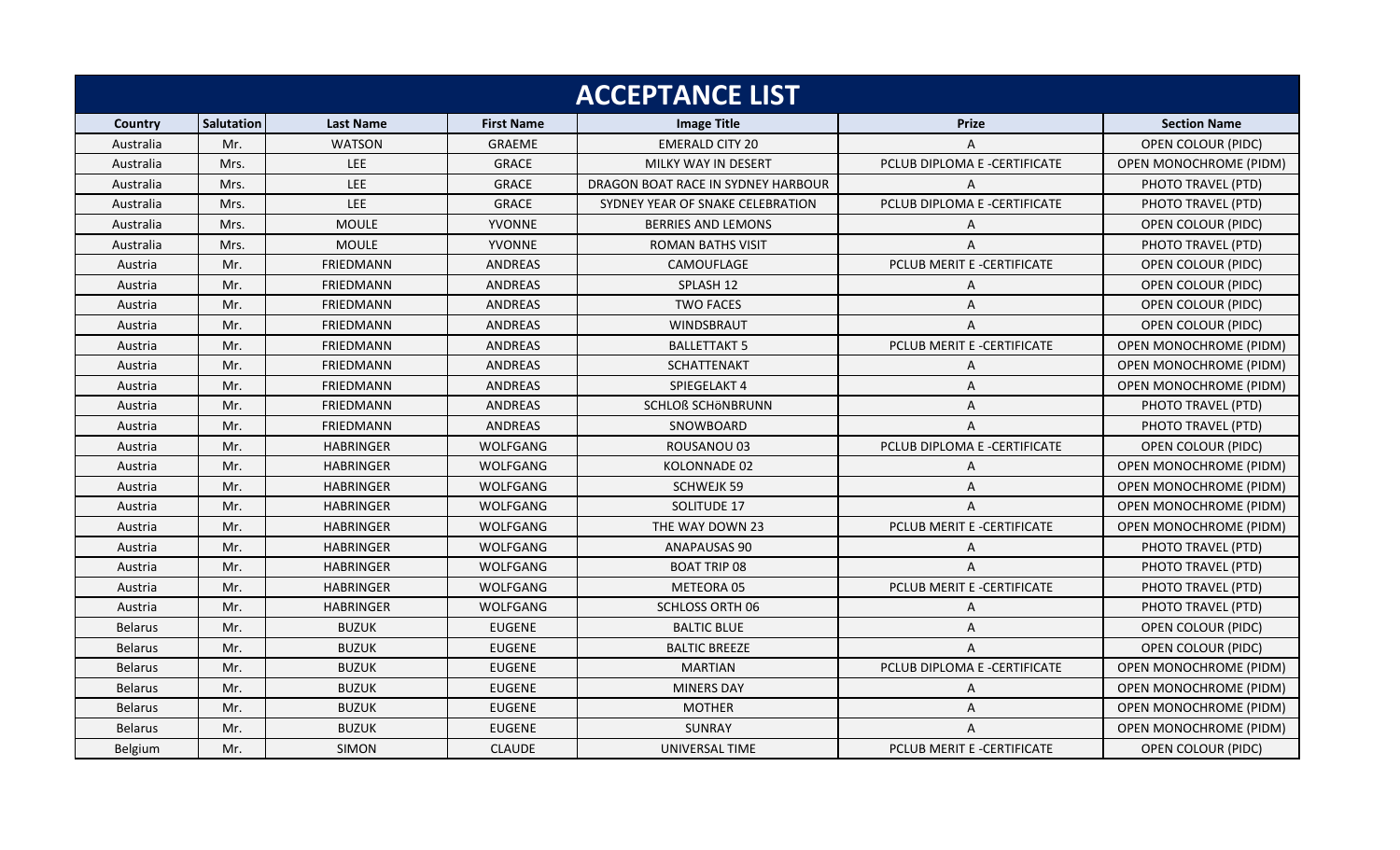| <b>Belgium</b> | Mr.  | <b>SIMON</b>             | <b>CLAUDE</b>     | <b>WOBITOU LIEGE CALATRAVA</b>  | A                            | <b>OPEN COLOUR (PIDC)</b>     |
|----------------|------|--------------------------|-------------------|---------------------------------|------------------------------|-------------------------------|
| Belgium        | Mr.  | SIMON                    | <b>CLAUDE</b>     | YOUNG WIDOW                     | Α                            | <b>OPEN COLOUR (PIDC)</b>     |
| Belgium        | Mr.  | <b>SIMON</b>             | <b>CLAUDE</b>     | ANTELOPES MARIENFLUSS VALLEY    | Α                            | PHOTO TRAVEL (PTD)            |
| Belgium        | Mr.  | <b>SIMON</b>             | <b>CLAUDE</b>     | <b>HIMBAS EARLY MORNING</b>     | Α                            | PHOTO TRAVEL (PTD)            |
| Brazil         | Mr.  | ASANUMA                  | <b>CARLOS</b>     | LICANCABUR AND JURIQUE VOLCANOS | Α                            | <b>OPEN COLOUR (PIDC)</b>     |
| Brazil         | Mr.  | ASANUMA                  | <b>CARLOS</b>     | <b>THAIS</b>                    | PCLUB MERIT E -CERTIFICATE   | OPEN COLOUR (PIDC)            |
| <b>Brazil</b>  | Mr.  | ASANUMA                  | CARLOS            | <b>FLAMINGOS</b>                | Α                            | PHOTO TRAVEL (PTD)            |
| <b>Brazil</b>  | Mr.  | ASANUMA                  | <b>CARLOS</b>     | <b>HIDDEN LAGOON</b>            | Α                            | PHOTO TRAVEL (PTD)            |
| Brazil         | Mr.  | <b>CAMPOS</b>            | <b>THIAGO</b>     | LEO                             | A                            | <b>OPEN MONOCHROME (PIDM)</b> |
| Brazil         | Mrs. | SCHUMANN AMBROSIO        | ANELIESE          | <b>GRAPHICS</b>                 | A                            | OPEN MONOCHROME (PIDM)        |
| Brazil         | Mrs. | <b>SCHUMANN AMBROSIO</b> | ANELIESE          | <b>CITY OF VATICAN</b>          | A                            | PHOTO TRAVEL (PTD)            |
| <b>Brazil</b>  | Mrs. | SCHUMANN AMBROSIO        | ANELIESE          | <b>ESFINGE</b>                  | A                            | PHOTO TRAVEL (PTD)            |
| <b>Brazil</b>  | Mrs. | SCHUMANN AMBROSIO        | ANELIESE          | MACHU PICCHU                    | Α                            | PHOTO TRAVEL (PTD)            |
| Canada         | Mr.  | <b>CHAN</b>              | <b>TIN SANG</b>   | <b>GREAT GRAY OWL</b>           | PCLUB MERIT E -CERTIFICATE   | <b>OPEN COLOUR (PIDC)</b>     |
| Canada         | Mr.  | <b>CHAN</b>              | <b>TIN SANG</b>   | <b>RED FOX IN THE SNOW</b>      | A                            | <b>OPEN COLOUR (PIDC)</b>     |
| Canada         | Mrs. | YE                       | <b>DANLEI</b>     | JUNGLE LIFESTYLE31              | A                            | PHOTO TRAVEL (PTD)            |
| Canada         | Mrs. | YE                       | <b>DANLEI</b>     | REED DANCE CEREMONY21           | PCLUB MERIT E -CERTIFICATE   | PHOTO TRAVEL (PTD)            |
| Chile          | Mr.  | <b>ORTEGA</b>            | <b>HERNAN</b>     | <b>JAVIERA</b>                  | Α                            | OPEN COLOUR (PIDC)            |
| Chile          | Mr.  | <b>ORTEGA</b>            | <b>HERNAN</b>     | THE WATERFALL                   | A                            | OPEN COLOUR (PIDC)            |
| Chile          | Mr.  | <b>ORTEGA</b>            | <b>HERNAN</b>     | <b>BROWSING</b>                 | PCLUB DIPLOMA E -CERTIFICATE | PHOTO TRAVEL (PTD)            |
| Chile          | Mr.  | ORTEGA                   | <b>HERNAN</b>     | <b>NAVIGATION IN SAN RAFAEL</b> | A                            | PHOTO TRAVEL (PTD)            |
| China          | Mr.  | <b>REN</b>               | ZHICAI            | <b>NANPU BRIDGE 6</b>           | A                            | <b>OPEN COLOUR (PIDC)</b>     |
| China          | Mr.  | <b>REN</b>               | ZHICAI            | <b>BRIGHT NIGHT 2</b>           | A                            | PHOTO TRAVEL (PTD)            |
| China          | Mr.  | <b>REN</b>               | <b>ZHICAI</b>     | <b>NANPU BRIDGE 4</b>           | A                            | PHOTO TRAVEL (PTD)            |
| China          | Mr.  | WU                       | <b>WUZHENDONG</b> | COAGULATE                       | A                            | <b>OPEN COLOUR (PIDC)</b>     |
| China          | Mr.  | WU                       | WUZHENDONG        | <b>DREAM GARDEN</b>             | A                            | OPEN COLOUR (PIDC)            |
| China          | Mr.  | WU                       | WUZHENDONG        | LOTUS POND BEAUTY               | A                            | <b>OPEN COLOUR (PIDC)</b>     |
| China          | Mr.  | WU                       | WUZHENDONG        | MEMORIES IN DREAMS              | A                            | OPEN MONOCHROME (PIDM)        |
| China          | Mr.  | WU                       | <b>WUZHENDONG</b> | <b>SOLO DANCE</b>               | A                            | OPEN MONOCHROME (PIDM)        |
| China          | Mrs. | ZHANG                    | <b>JIAN</b>       | THE STRUCTURE OF THE BRIDGE     | A                            | <b>OPEN COLOUR (PIDC)</b>     |
| China          | Mrs. | ZHANG                    | <b>JIAN</b>       | SAILING                         | A                            | <b>OPEN MONOCHROME (PIDM)</b> |
| China          | Mrs. | ZHANG                    | <b>JIAN</b>       | THE RHYTHM OF A TIDAL FLAT      | PCLUB MERIT E -CERTIFICATE   | OPEN MONOCHROME (PIDM)        |
| China          | Mrs. | ZHANG                    | <b>JIAN</b>       | TIME ON THE COURT               | A                            | <b>OPEN MONOCHROME (PIDM)</b> |
| China          | Mrs. | ZHANG                    | JIAN              | <b>DEVOTION</b>                 | $\mathsf{A}$                 | PHOTO TRAVEL (PTD)            |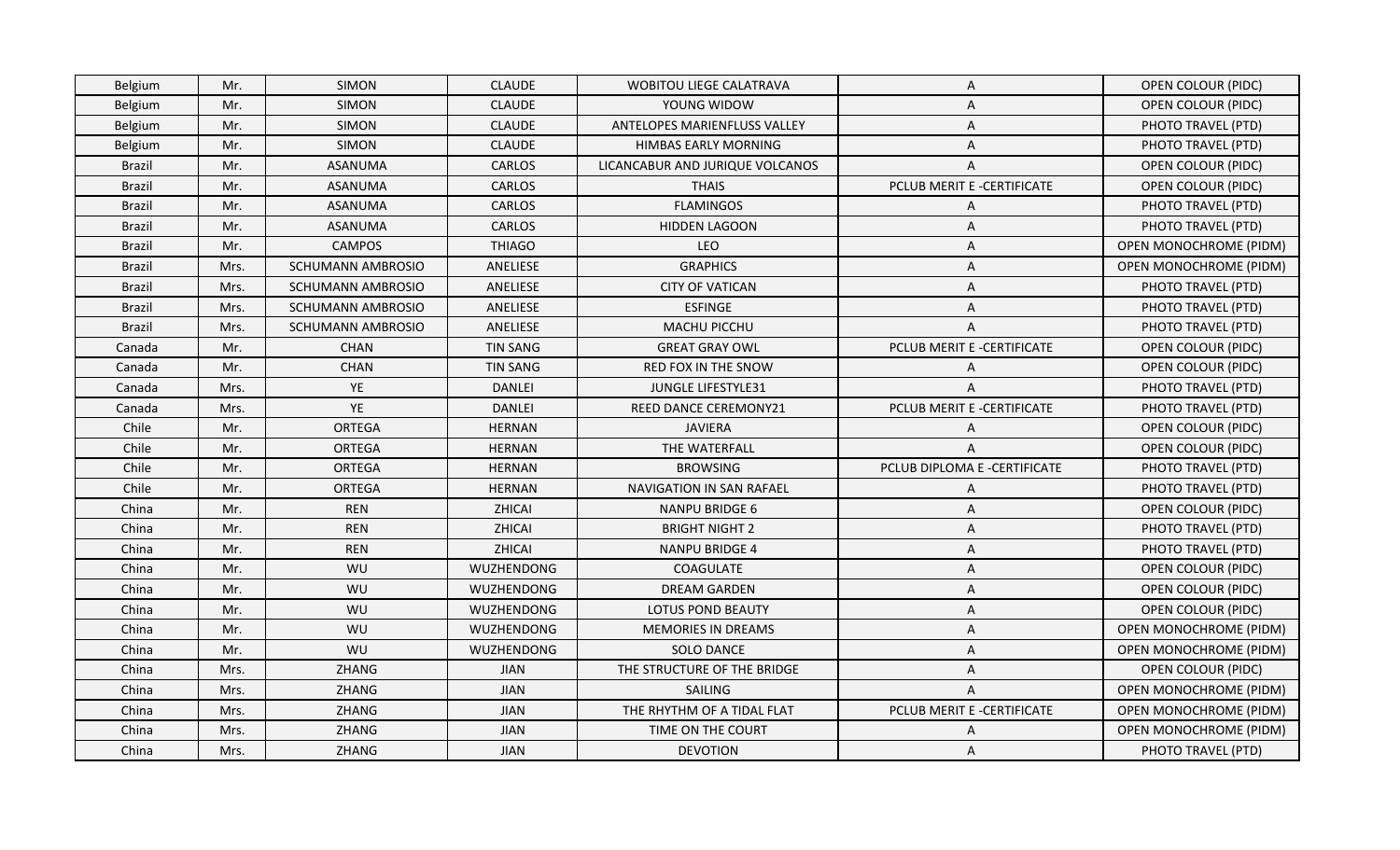| China   | Mrs. | ZHANG         | <b>JIAN</b>        | <b>GRAZING CATTLE IN THE SUNSET</b> | A                                     | PHOTO TRAVEL (PTD)            |
|---------|------|---------------|--------------------|-------------------------------------|---------------------------------------|-------------------------------|
| China   | Mrs. | ZHANG         | <b>JIAN</b>        | THE JOY OF HARVEST                  | PCLUB MERIT E -CERTIFICATE            | PHOTO TRAVEL (PTD)            |
| Cyprus  | Mr.  | <b>STAVRI</b> | <b>STEVEN</b>      | MARY 7                              | $\overline{A}$                        | OPEN MONOCHROME (PIDM)        |
| Denmark | Mr.  | <b>HANSEN</b> | <b>BJARNE JUHL</b> | <b>COLOSSEUM ROME 3</b>             | PCLUB DIPLOMA E -CERTIFICATE          | PHOTO TRAVEL (PTD)            |
| Denmark | Mr.  | <b>HELT</b>   | POUL               | SEE WHAT MOOM CAN                   | A                                     | OPEN MONOCHROME (PIDM)        |
| Denmark | Mr.  | <b>HELT</b>   | <b>POUL</b>        | NIAGRA WATERFALL                    | A                                     | PHOTO TRAVEL (PTD)            |
| Denmark | Mr.  | MAJGAARD      | <b>NIELS</b>       | GREECE                              | A                                     | PHOTO TRAVEL (PTD)            |
| England | Mr.  | <b>DALTON</b> | <b>NIGEL</b>       | KINGFISHER AND LUNCH                | PCLUB DIPLOMA E -CERTIFICATE          | <b>OPEN COLOUR (PIDC)</b>     |
| England | Mr.  | <b>DALTON</b> | NIGEL              | <b>BALLERINA</b>                    | PCLUB MERIT E -CERTIFICATE            | <b>OPEN MONOCHROME (PIDM)</b> |
| England | Mr.  | <b>DALTON</b> | <b>NIGEL</b>       | <b>BALLERINA SPLITS</b>             | A                                     | <b>OPEN MONOCHROME (PIDM)</b> |
| England | Mr.  | <b>DALTON</b> | NIGEL              | WHITE PASS RAILWAY                  | A                                     | PHOTO TRAVEL (PTD)            |
| England | Mr.  | <b>JARVIS</b> | <b>RONALD</b>      | <b>ASHLEY PVC</b>                   | A                                     | <b>OPEN COLOUR (PIDC)</b>     |
| England | Mr.  | <b>JARVIS</b> | <b>RONALD</b>      | <b>COLOUR LIGHTS</b>                | Α                                     | <b>OPEN COLOUR (PIDC)</b>     |
| England | Mr.  | <b>JARVIS</b> | <b>RONALD</b>      | <b>HONOUR</b>                       | A                                     | OPEN MONOCHROME (PIDM)        |
| England | Mr.  | <b>JARVIS</b> | <b>RONALD</b>      | IN THE FOG                          | A                                     | <b>OPEN MONOCHROME (PIDM)</b> |
| England | Mr.  | <b>SYKES</b>  | <b>JOHN</b>        | DANCER IN RED                       | A                                     | <b>OPEN COLOUR (PIDC)</b>     |
| England | Mr.  | <b>SYKES</b>  | <b>JOHN</b>        | <b>HEARTY MEAL FOR 2</b>            | A                                     | <b>OPEN COLOUR (PIDC)</b>     |
| England | Mr.  | <b>SYKES</b>  | <b>JOHN</b>        | THE OLD CROONER                     | A                                     | OPEN MONOCHROME (PIDM)        |
| England | Mr.  | <b>SYKES</b>  | <b>JOHN</b>        | ICE ON LOCHAN NA H ACHLAISE         | A                                     | PHOTO TRAVEL (PTD)            |
| England | Mr.  | <b>WHITTY</b> | <b>CHRIS</b>       | <b>MEL AND RECORDER 15</b>          | A                                     | <b>OPEN COLOUR (PIDC)</b>     |
| England | Mr.  | <b>WHITTY</b> | <b>CHRIS</b>       | <b>MEL AND RECORDER 16</b>          | A                                     | <b>OPEN COLOUR (PIDC)</b>     |
| England | Mr.  | <b>WHITTY</b> | <b>CHRIS</b>       | MEL AND RECORDER 46 MONO            | <b>CHAIRMEN CHOICE E -CERTIFICATE</b> | <b>OPEN MONOCHROME (PIDM)</b> |
| England | Mr.  | <b>WHITTY</b> | <b>CHRIS</b>       | MEL AND RECORDER 52 MONO            | A                                     | OPEN MONOCHROME (PIDM)        |
| England | Mr.  | <b>WHITTY</b> | <b>CHRIS</b>       | <b>NASCA LINES THE SPIDER 2</b>     | Α                                     | PHOTO TRAVEL (PTD)            |
| England | Mr.  | <b>WHITTY</b> | <b>CHRIS</b>       | THE RIVER THAMES FROM THE SHARD     | A                                     | PHOTO TRAVEL (PTD)            |
| England | Mrs. | <b>MURRAY</b> | EILEEN             | <b>AU REPOS</b>                     | A                                     | <b>OPEN COLOUR (PIDC)</b>     |
| England | Mrs. | <b>MURRAY</b> | EILEEN             | LET THE FUN BEGIN                   | A                                     | <b>OPEN COLOUR (PIDC)</b>     |
| England | Mrs. | <b>MURRAY</b> | EILEEN             | <b>SHIP AHOY</b>                    | Α                                     | OPEN COLOUR (PIDC)            |
| England | Mrs. | <b>MURRAY</b> | EILEEN             | <b>DEMI</b>                         | A                                     | <b>OPEN MONOCHROME (PIDM)</b> |
| England | Mrs. | <b>MURRAY</b> | EILEEN             | SENTINEL                            | PCLUB MERIT E -CERTIFICATE            | <b>OPEN MONOCHROME (PIDM)</b> |
| England | Mrs. | <b>NISSEN</b> | ANN                | THE DANCE                           | A                                     | <b>OPEN COLOUR (PIDC)</b>     |
| England | Ms.  | SMALLEY       | <b>KAREN</b>       | HOLD ME TIGHT                       | A                                     | <b>OPEN COLOUR (PIDC)</b>     |
| England | Ms.  | SMALLEY       | <b>KAREN</b>       | IF ONLY YOU COULD TALK              | A                                     | <b>OPEN COLOUR (PIDC)</b>     |
| England | Ms.  | SMALLEY       | <b>KAREN</b>       | THE BOOK SAYS BELIEVE IN ME         | A                                     | <b>OPEN COLOUR (PIDC)</b>     |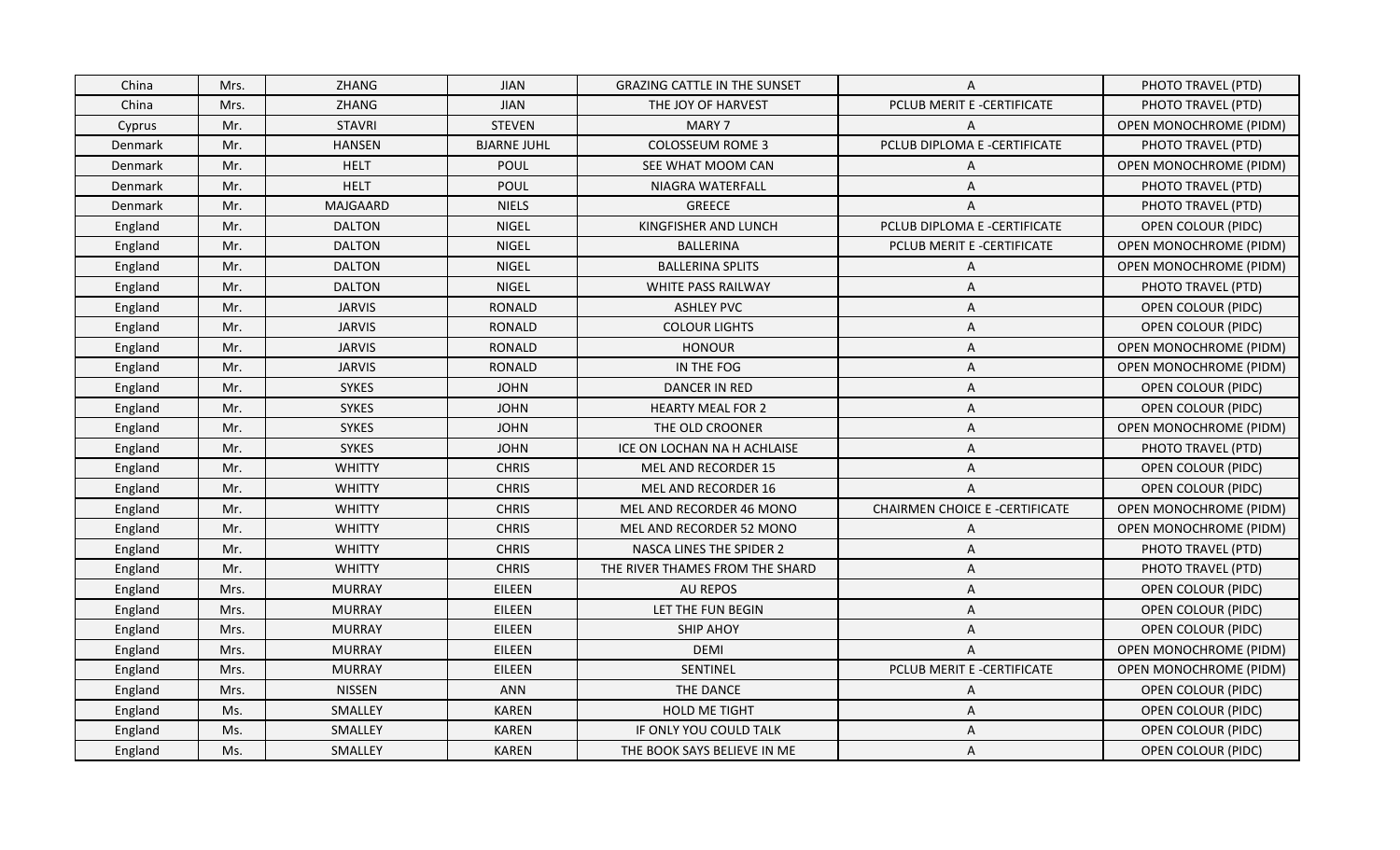| Ms.<br>SMALLEY<br><b>KAREN</b><br>THE BALLERINA IN PARIS<br><b>OPEN MONOCHROME (PIDM)</b><br>England<br>A<br>PCLUB DIPLOMA E -CERTIFICATE<br>Ms.<br>SMALLEY<br><b>KAREN</b><br>WHEN U GOTTA PICK POCKET OR TWO<br>OPEN MONOCHROME (PIDM)<br>England<br>England<br>Ms.<br>SMALLEY<br><b>KAREN</b><br>AMBOSELI KILIMANJARO<br>PHOTO TRAVEL (PTD)<br>A<br><b>JENNIFER MARGARET</b><br>England<br>Ms.<br>WEBSTER<br>A GENTLE MOMENT<br>OPEN COLOUR (PIDC)<br>A<br>Ms.<br>WEBSTER<br>JENNIFER MARGARET<br><b>CANDY FLOSS</b><br><b>OPEN COLOUR (PIDC)</b><br>England<br>A<br>WEBSTER<br>PHOTO TRAVEL (PTD)<br>Ms.<br><b>JENNIFER MARGARET</b><br><b>HALLGRIMSKIRKJA ICELAND</b><br>England<br>A<br>Mr.<br>HELIMAKI<br><b>JUSSI</b><br><b>WINTRY STORM 3</b><br>OPEN MONOCHROME (PIDM)<br>Finland<br>Α<br>Mr.<br><b>HELIMAKI</b><br><b>JUSSI</b><br><b>SAMBA CARNIVAL</b><br>PCLUB MERIT E -CERTIFICATE<br>PHOTO TRAVEL (PTD)<br>Finland<br>Mr.<br><b>HELIMAKI</b><br><b>JUSSI</b><br>PHOTO TRAVEL (PTD)<br>Finland<br><b>SEA SMOKE IN MIDWINTER</b><br>A<br><b>JUSSI</b><br>Finland<br>Mr.<br><b>HELIMAKI</b><br><b>WALKING IN WINTER DAY</b><br>PHOTO TRAVEL (PTD)<br>A<br>Mr.<br><b>DECAUDIN</b><br><b>BERNARD</b><br><b>BLACK SUBMARINE</b><br><b>OPEN MONOCHROME (PIDM)</b><br>France<br>A<br>Mr.<br><b>DECAUDIN</b><br><b>BERNARD</b><br><b>HONG KONG TRAMWAYS</b><br>PHOTO TRAVEL (PTD)<br>France<br>Α<br>Mr.<br><b>SCHMIDTKE</b><br><b>HOLGER</b><br>SUBWAY GELSENKIRCHEN 2<br>OPEN COLOUR (PIDC)<br>Germany<br>A<br>Mr.<br><b>SCHMIDTKE</b><br><b>HOLGER</b><br>OPEN MONOCHROME (PIDM)<br>ESSEN 2 SW<br>Germany<br>A<br><b>SCHMIDTKE</b><br><b>HOLGER</b><br><b>BUS LINE IN RAHJASTAN RJ31</b><br>Mr.<br>PHOTO TRAVEL (PTD)<br>Germany<br>A<br>Mr.<br><b>SCHMITZ</b><br>WILLI<br>ROBIN IN WINTERTIME<br><b>OPEN COLOUR (PIDC)</b><br>Germany<br>A<br>PCLUB DIPLOMA E -CERTIFICATE<br>Mr.<br><b>WITTHAKE</b><br><b>HELMUT</b><br><b>GUGONG BEIJING</b><br>PHOTO TRAVEL (PTD)<br>Germany<br><b>SCHMIDT</b><br><b>BARBARA</b><br><b>CONCRETE AND CORONA 01</b><br><b>OPEN COLOUR (PIDC)</b><br>Mrs.<br>Germany<br>A<br><b>SCHMIDT</b><br><b>BARBARA</b><br>OPEN COLOUR (PIDC)<br>Mrs.<br><b>NEW CURVES</b><br>Germany<br>A<br><b>SCHMIDT</b><br>OPEN MONOCHROME (PIDM)<br>Mrs.<br><b>BARBARA</b><br><b>START WALKING</b><br>Germany<br>A<br>PCLUB MERIT E -CERTIFICATE<br>Mr.<br><b>SKOTINIOTIS</b><br><b>IANNIS</b><br><b>UPHEAVAL</b><br>OPEN COLOUR (PIDC)<br>Greece<br>Greece<br>Mr.<br><b>SKOTINIOTIS</b><br><b>IANNIS</b><br>ORGAN PLAYER WITH LANTERNS<br>PHOTO TRAVEL (PTD)<br>Α<br>Ms.<br>LAZAR<br><b>ESZTER EMESE</b><br><b>OPEN MONOCHROME (PIDM)</b><br>Greece<br><b>JANNIS</b><br>$\overline{A}$<br>Ms.<br>LAZAR<br>THE ARTIST<br>PCLUB DIPLOMA E -CERTIFICATE<br>OPEN MONOCHROME (PIDM)<br><b>ESZTER EMESE</b><br>Greece<br>Mr.<br>CHAN<br>HW<br><b>BEAUTIFUL MOMENTS 21</b><br>OPEN COLOUR (PIDC)<br>Hong Kong<br>A<br>PCLUB MERIT E -CERTIFICATE<br><b>CHAN</b><br>HW<br><b>CATCH SHRIMP C4</b><br>Mr.<br>OPEN COLOUR (PIDC)<br>Hong Kong<br>HW<br>Mr.<br><b>CHAN</b><br><b>MASTER OF LIGHT 1</b><br><b>OPEN COLOUR (PIDC)</b><br>Hong Kong<br>A<br>Mr.<br><b>CHAN</b><br>HW<br>LINES IMAGES M39<br><b>OPEN MONOCHROME (PIDM)</b><br>Hong Kong<br>A<br>Mr.<br>CHAN<br>H W<br>STAIR STEP M1<br><b>OPEN MONOCHROME (PIDM)</b><br>Hong Kong<br>A<br>Mr.<br>CHAN<br>H W<br>STAIR STEP M5<br>PCLUB MERIT E -CERTIFICATE<br>OPEN MONOCHROME (PIDM)<br>Hong Kong<br><b>CHAN</b><br>HW<br><b>ANTELOPE CANYON 6</b><br>PHOTO TRAVEL (PTD)<br>Hong Kong<br>Mr.<br>A<br>Mr.<br><b>CHAN</b><br>H W<br>PCLUB MERIT E -CERTIFICATE<br>PHOTO TRAVEL (PTD)<br>Hong Kong<br>RAIN DAY STREET 13<br>HW<br>PHOTO TRAVEL (PTD)<br>Mr.<br><b>CHAN</b><br><b>T3-ICE LAKE ICELAND</b><br>Hong Kong<br>A | England | Ms. | SMALLEY | <b>KAREN</b> | ABANDONED AND ALONE | A | OPEN MONOCHROME (PIDM) |
|-------------------------------------------------------------------------------------------------------------------------------------------------------------------------------------------------------------------------------------------------------------------------------------------------------------------------------------------------------------------------------------------------------------------------------------------------------------------------------------------------------------------------------------------------------------------------------------------------------------------------------------------------------------------------------------------------------------------------------------------------------------------------------------------------------------------------------------------------------------------------------------------------------------------------------------------------------------------------------------------------------------------------------------------------------------------------------------------------------------------------------------------------------------------------------------------------------------------------------------------------------------------------------------------------------------------------------------------------------------------------------------------------------------------------------------------------------------------------------------------------------------------------------------------------------------------------------------------------------------------------------------------------------------------------------------------------------------------------------------------------------------------------------------------------------------------------------------------------------------------------------------------------------------------------------------------------------------------------------------------------------------------------------------------------------------------------------------------------------------------------------------------------------------------------------------------------------------------------------------------------------------------------------------------------------------------------------------------------------------------------------------------------------------------------------------------------------------------------------------------------------------------------------------------------------------------------------------------------------------------------------------------------------------------------------------------------------------------------------------------------------------------------------------------------------------------------------------------------------------------------------------------------------------------------------------------------------------------------------------------------------------------------------------------------------------------------------------------------------------------------------------------------------------------------------------------------------------------------------------------------------------------------------------------------------------------------------------------------------------------------------------------------------------------------------------------------------------------------------------------------------------------------------------------------------------------------------------------------------------------------------------------------------------------------------------------------------------------------------------------------------------------------------------------------|---------|-----|---------|--------------|---------------------|---|------------------------|
|                                                                                                                                                                                                                                                                                                                                                                                                                                                                                                                                                                                                                                                                                                                                                                                                                                                                                                                                                                                                                                                                                                                                                                                                                                                                                                                                                                                                                                                                                                                                                                                                                                                                                                                                                                                                                                                                                                                                                                                                                                                                                                                                                                                                                                                                                                                                                                                                                                                                                                                                                                                                                                                                                                                                                                                                                                                                                                                                                                                                                                                                                                                                                                                                                                                                                                                                                                                                                                                                                                                                                                                                                                                                                                                                                                                                 |         |     |         |              |                     |   |                        |
|                                                                                                                                                                                                                                                                                                                                                                                                                                                                                                                                                                                                                                                                                                                                                                                                                                                                                                                                                                                                                                                                                                                                                                                                                                                                                                                                                                                                                                                                                                                                                                                                                                                                                                                                                                                                                                                                                                                                                                                                                                                                                                                                                                                                                                                                                                                                                                                                                                                                                                                                                                                                                                                                                                                                                                                                                                                                                                                                                                                                                                                                                                                                                                                                                                                                                                                                                                                                                                                                                                                                                                                                                                                                                                                                                                                                 |         |     |         |              |                     |   |                        |
|                                                                                                                                                                                                                                                                                                                                                                                                                                                                                                                                                                                                                                                                                                                                                                                                                                                                                                                                                                                                                                                                                                                                                                                                                                                                                                                                                                                                                                                                                                                                                                                                                                                                                                                                                                                                                                                                                                                                                                                                                                                                                                                                                                                                                                                                                                                                                                                                                                                                                                                                                                                                                                                                                                                                                                                                                                                                                                                                                                                                                                                                                                                                                                                                                                                                                                                                                                                                                                                                                                                                                                                                                                                                                                                                                                                                 |         |     |         |              |                     |   |                        |
|                                                                                                                                                                                                                                                                                                                                                                                                                                                                                                                                                                                                                                                                                                                                                                                                                                                                                                                                                                                                                                                                                                                                                                                                                                                                                                                                                                                                                                                                                                                                                                                                                                                                                                                                                                                                                                                                                                                                                                                                                                                                                                                                                                                                                                                                                                                                                                                                                                                                                                                                                                                                                                                                                                                                                                                                                                                                                                                                                                                                                                                                                                                                                                                                                                                                                                                                                                                                                                                                                                                                                                                                                                                                                                                                                                                                 |         |     |         |              |                     |   |                        |
|                                                                                                                                                                                                                                                                                                                                                                                                                                                                                                                                                                                                                                                                                                                                                                                                                                                                                                                                                                                                                                                                                                                                                                                                                                                                                                                                                                                                                                                                                                                                                                                                                                                                                                                                                                                                                                                                                                                                                                                                                                                                                                                                                                                                                                                                                                                                                                                                                                                                                                                                                                                                                                                                                                                                                                                                                                                                                                                                                                                                                                                                                                                                                                                                                                                                                                                                                                                                                                                                                                                                                                                                                                                                                                                                                                                                 |         |     |         |              |                     |   |                        |
|                                                                                                                                                                                                                                                                                                                                                                                                                                                                                                                                                                                                                                                                                                                                                                                                                                                                                                                                                                                                                                                                                                                                                                                                                                                                                                                                                                                                                                                                                                                                                                                                                                                                                                                                                                                                                                                                                                                                                                                                                                                                                                                                                                                                                                                                                                                                                                                                                                                                                                                                                                                                                                                                                                                                                                                                                                                                                                                                                                                                                                                                                                                                                                                                                                                                                                                                                                                                                                                                                                                                                                                                                                                                                                                                                                                                 |         |     |         |              |                     |   |                        |
|                                                                                                                                                                                                                                                                                                                                                                                                                                                                                                                                                                                                                                                                                                                                                                                                                                                                                                                                                                                                                                                                                                                                                                                                                                                                                                                                                                                                                                                                                                                                                                                                                                                                                                                                                                                                                                                                                                                                                                                                                                                                                                                                                                                                                                                                                                                                                                                                                                                                                                                                                                                                                                                                                                                                                                                                                                                                                                                                                                                                                                                                                                                                                                                                                                                                                                                                                                                                                                                                                                                                                                                                                                                                                                                                                                                                 |         |     |         |              |                     |   |                        |
|                                                                                                                                                                                                                                                                                                                                                                                                                                                                                                                                                                                                                                                                                                                                                                                                                                                                                                                                                                                                                                                                                                                                                                                                                                                                                                                                                                                                                                                                                                                                                                                                                                                                                                                                                                                                                                                                                                                                                                                                                                                                                                                                                                                                                                                                                                                                                                                                                                                                                                                                                                                                                                                                                                                                                                                                                                                                                                                                                                                                                                                                                                                                                                                                                                                                                                                                                                                                                                                                                                                                                                                                                                                                                                                                                                                                 |         |     |         |              |                     |   |                        |
|                                                                                                                                                                                                                                                                                                                                                                                                                                                                                                                                                                                                                                                                                                                                                                                                                                                                                                                                                                                                                                                                                                                                                                                                                                                                                                                                                                                                                                                                                                                                                                                                                                                                                                                                                                                                                                                                                                                                                                                                                                                                                                                                                                                                                                                                                                                                                                                                                                                                                                                                                                                                                                                                                                                                                                                                                                                                                                                                                                                                                                                                                                                                                                                                                                                                                                                                                                                                                                                                                                                                                                                                                                                                                                                                                                                                 |         |     |         |              |                     |   |                        |
|                                                                                                                                                                                                                                                                                                                                                                                                                                                                                                                                                                                                                                                                                                                                                                                                                                                                                                                                                                                                                                                                                                                                                                                                                                                                                                                                                                                                                                                                                                                                                                                                                                                                                                                                                                                                                                                                                                                                                                                                                                                                                                                                                                                                                                                                                                                                                                                                                                                                                                                                                                                                                                                                                                                                                                                                                                                                                                                                                                                                                                                                                                                                                                                                                                                                                                                                                                                                                                                                                                                                                                                                                                                                                                                                                                                                 |         |     |         |              |                     |   |                        |
|                                                                                                                                                                                                                                                                                                                                                                                                                                                                                                                                                                                                                                                                                                                                                                                                                                                                                                                                                                                                                                                                                                                                                                                                                                                                                                                                                                                                                                                                                                                                                                                                                                                                                                                                                                                                                                                                                                                                                                                                                                                                                                                                                                                                                                                                                                                                                                                                                                                                                                                                                                                                                                                                                                                                                                                                                                                                                                                                                                                                                                                                                                                                                                                                                                                                                                                                                                                                                                                                                                                                                                                                                                                                                                                                                                                                 |         |     |         |              |                     |   |                        |
|                                                                                                                                                                                                                                                                                                                                                                                                                                                                                                                                                                                                                                                                                                                                                                                                                                                                                                                                                                                                                                                                                                                                                                                                                                                                                                                                                                                                                                                                                                                                                                                                                                                                                                                                                                                                                                                                                                                                                                                                                                                                                                                                                                                                                                                                                                                                                                                                                                                                                                                                                                                                                                                                                                                                                                                                                                                                                                                                                                                                                                                                                                                                                                                                                                                                                                                                                                                                                                                                                                                                                                                                                                                                                                                                                                                                 |         |     |         |              |                     |   |                        |
|                                                                                                                                                                                                                                                                                                                                                                                                                                                                                                                                                                                                                                                                                                                                                                                                                                                                                                                                                                                                                                                                                                                                                                                                                                                                                                                                                                                                                                                                                                                                                                                                                                                                                                                                                                                                                                                                                                                                                                                                                                                                                                                                                                                                                                                                                                                                                                                                                                                                                                                                                                                                                                                                                                                                                                                                                                                                                                                                                                                                                                                                                                                                                                                                                                                                                                                                                                                                                                                                                                                                                                                                                                                                                                                                                                                                 |         |     |         |              |                     |   |                        |
|                                                                                                                                                                                                                                                                                                                                                                                                                                                                                                                                                                                                                                                                                                                                                                                                                                                                                                                                                                                                                                                                                                                                                                                                                                                                                                                                                                                                                                                                                                                                                                                                                                                                                                                                                                                                                                                                                                                                                                                                                                                                                                                                                                                                                                                                                                                                                                                                                                                                                                                                                                                                                                                                                                                                                                                                                                                                                                                                                                                                                                                                                                                                                                                                                                                                                                                                                                                                                                                                                                                                                                                                                                                                                                                                                                                                 |         |     |         |              |                     |   |                        |
|                                                                                                                                                                                                                                                                                                                                                                                                                                                                                                                                                                                                                                                                                                                                                                                                                                                                                                                                                                                                                                                                                                                                                                                                                                                                                                                                                                                                                                                                                                                                                                                                                                                                                                                                                                                                                                                                                                                                                                                                                                                                                                                                                                                                                                                                                                                                                                                                                                                                                                                                                                                                                                                                                                                                                                                                                                                                                                                                                                                                                                                                                                                                                                                                                                                                                                                                                                                                                                                                                                                                                                                                                                                                                                                                                                                                 |         |     |         |              |                     |   |                        |
|                                                                                                                                                                                                                                                                                                                                                                                                                                                                                                                                                                                                                                                                                                                                                                                                                                                                                                                                                                                                                                                                                                                                                                                                                                                                                                                                                                                                                                                                                                                                                                                                                                                                                                                                                                                                                                                                                                                                                                                                                                                                                                                                                                                                                                                                                                                                                                                                                                                                                                                                                                                                                                                                                                                                                                                                                                                                                                                                                                                                                                                                                                                                                                                                                                                                                                                                                                                                                                                                                                                                                                                                                                                                                                                                                                                                 |         |     |         |              |                     |   |                        |
|                                                                                                                                                                                                                                                                                                                                                                                                                                                                                                                                                                                                                                                                                                                                                                                                                                                                                                                                                                                                                                                                                                                                                                                                                                                                                                                                                                                                                                                                                                                                                                                                                                                                                                                                                                                                                                                                                                                                                                                                                                                                                                                                                                                                                                                                                                                                                                                                                                                                                                                                                                                                                                                                                                                                                                                                                                                                                                                                                                                                                                                                                                                                                                                                                                                                                                                                                                                                                                                                                                                                                                                                                                                                                                                                                                                                 |         |     |         |              |                     |   |                        |
|                                                                                                                                                                                                                                                                                                                                                                                                                                                                                                                                                                                                                                                                                                                                                                                                                                                                                                                                                                                                                                                                                                                                                                                                                                                                                                                                                                                                                                                                                                                                                                                                                                                                                                                                                                                                                                                                                                                                                                                                                                                                                                                                                                                                                                                                                                                                                                                                                                                                                                                                                                                                                                                                                                                                                                                                                                                                                                                                                                                                                                                                                                                                                                                                                                                                                                                                                                                                                                                                                                                                                                                                                                                                                                                                                                                                 |         |     |         |              |                     |   |                        |
|                                                                                                                                                                                                                                                                                                                                                                                                                                                                                                                                                                                                                                                                                                                                                                                                                                                                                                                                                                                                                                                                                                                                                                                                                                                                                                                                                                                                                                                                                                                                                                                                                                                                                                                                                                                                                                                                                                                                                                                                                                                                                                                                                                                                                                                                                                                                                                                                                                                                                                                                                                                                                                                                                                                                                                                                                                                                                                                                                                                                                                                                                                                                                                                                                                                                                                                                                                                                                                                                                                                                                                                                                                                                                                                                                                                                 |         |     |         |              |                     |   |                        |
|                                                                                                                                                                                                                                                                                                                                                                                                                                                                                                                                                                                                                                                                                                                                                                                                                                                                                                                                                                                                                                                                                                                                                                                                                                                                                                                                                                                                                                                                                                                                                                                                                                                                                                                                                                                                                                                                                                                                                                                                                                                                                                                                                                                                                                                                                                                                                                                                                                                                                                                                                                                                                                                                                                                                                                                                                                                                                                                                                                                                                                                                                                                                                                                                                                                                                                                                                                                                                                                                                                                                                                                                                                                                                                                                                                                                 |         |     |         |              |                     |   |                        |
|                                                                                                                                                                                                                                                                                                                                                                                                                                                                                                                                                                                                                                                                                                                                                                                                                                                                                                                                                                                                                                                                                                                                                                                                                                                                                                                                                                                                                                                                                                                                                                                                                                                                                                                                                                                                                                                                                                                                                                                                                                                                                                                                                                                                                                                                                                                                                                                                                                                                                                                                                                                                                                                                                                                                                                                                                                                                                                                                                                                                                                                                                                                                                                                                                                                                                                                                                                                                                                                                                                                                                                                                                                                                                                                                                                                                 |         |     |         |              |                     |   |                        |
|                                                                                                                                                                                                                                                                                                                                                                                                                                                                                                                                                                                                                                                                                                                                                                                                                                                                                                                                                                                                                                                                                                                                                                                                                                                                                                                                                                                                                                                                                                                                                                                                                                                                                                                                                                                                                                                                                                                                                                                                                                                                                                                                                                                                                                                                                                                                                                                                                                                                                                                                                                                                                                                                                                                                                                                                                                                                                                                                                                                                                                                                                                                                                                                                                                                                                                                                                                                                                                                                                                                                                                                                                                                                                                                                                                                                 |         |     |         |              |                     |   |                        |
|                                                                                                                                                                                                                                                                                                                                                                                                                                                                                                                                                                                                                                                                                                                                                                                                                                                                                                                                                                                                                                                                                                                                                                                                                                                                                                                                                                                                                                                                                                                                                                                                                                                                                                                                                                                                                                                                                                                                                                                                                                                                                                                                                                                                                                                                                                                                                                                                                                                                                                                                                                                                                                                                                                                                                                                                                                                                                                                                                                                                                                                                                                                                                                                                                                                                                                                                                                                                                                                                                                                                                                                                                                                                                                                                                                                                 |         |     |         |              |                     |   |                        |
|                                                                                                                                                                                                                                                                                                                                                                                                                                                                                                                                                                                                                                                                                                                                                                                                                                                                                                                                                                                                                                                                                                                                                                                                                                                                                                                                                                                                                                                                                                                                                                                                                                                                                                                                                                                                                                                                                                                                                                                                                                                                                                                                                                                                                                                                                                                                                                                                                                                                                                                                                                                                                                                                                                                                                                                                                                                                                                                                                                                                                                                                                                                                                                                                                                                                                                                                                                                                                                                                                                                                                                                                                                                                                                                                                                                                 |         |     |         |              |                     |   |                        |
|                                                                                                                                                                                                                                                                                                                                                                                                                                                                                                                                                                                                                                                                                                                                                                                                                                                                                                                                                                                                                                                                                                                                                                                                                                                                                                                                                                                                                                                                                                                                                                                                                                                                                                                                                                                                                                                                                                                                                                                                                                                                                                                                                                                                                                                                                                                                                                                                                                                                                                                                                                                                                                                                                                                                                                                                                                                                                                                                                                                                                                                                                                                                                                                                                                                                                                                                                                                                                                                                                                                                                                                                                                                                                                                                                                                                 |         |     |         |              |                     |   |                        |
|                                                                                                                                                                                                                                                                                                                                                                                                                                                                                                                                                                                                                                                                                                                                                                                                                                                                                                                                                                                                                                                                                                                                                                                                                                                                                                                                                                                                                                                                                                                                                                                                                                                                                                                                                                                                                                                                                                                                                                                                                                                                                                                                                                                                                                                                                                                                                                                                                                                                                                                                                                                                                                                                                                                                                                                                                                                                                                                                                                                                                                                                                                                                                                                                                                                                                                                                                                                                                                                                                                                                                                                                                                                                                                                                                                                                 |         |     |         |              |                     |   |                        |
|                                                                                                                                                                                                                                                                                                                                                                                                                                                                                                                                                                                                                                                                                                                                                                                                                                                                                                                                                                                                                                                                                                                                                                                                                                                                                                                                                                                                                                                                                                                                                                                                                                                                                                                                                                                                                                                                                                                                                                                                                                                                                                                                                                                                                                                                                                                                                                                                                                                                                                                                                                                                                                                                                                                                                                                                                                                                                                                                                                                                                                                                                                                                                                                                                                                                                                                                                                                                                                                                                                                                                                                                                                                                                                                                                                                                 |         |     |         |              |                     |   |                        |
|                                                                                                                                                                                                                                                                                                                                                                                                                                                                                                                                                                                                                                                                                                                                                                                                                                                                                                                                                                                                                                                                                                                                                                                                                                                                                                                                                                                                                                                                                                                                                                                                                                                                                                                                                                                                                                                                                                                                                                                                                                                                                                                                                                                                                                                                                                                                                                                                                                                                                                                                                                                                                                                                                                                                                                                                                                                                                                                                                                                                                                                                                                                                                                                                                                                                                                                                                                                                                                                                                                                                                                                                                                                                                                                                                                                                 |         |     |         |              |                     |   |                        |
|                                                                                                                                                                                                                                                                                                                                                                                                                                                                                                                                                                                                                                                                                                                                                                                                                                                                                                                                                                                                                                                                                                                                                                                                                                                                                                                                                                                                                                                                                                                                                                                                                                                                                                                                                                                                                                                                                                                                                                                                                                                                                                                                                                                                                                                                                                                                                                                                                                                                                                                                                                                                                                                                                                                                                                                                                                                                                                                                                                                                                                                                                                                                                                                                                                                                                                                                                                                                                                                                                                                                                                                                                                                                                                                                                                                                 |         |     |         |              |                     |   |                        |
|                                                                                                                                                                                                                                                                                                                                                                                                                                                                                                                                                                                                                                                                                                                                                                                                                                                                                                                                                                                                                                                                                                                                                                                                                                                                                                                                                                                                                                                                                                                                                                                                                                                                                                                                                                                                                                                                                                                                                                                                                                                                                                                                                                                                                                                                                                                                                                                                                                                                                                                                                                                                                                                                                                                                                                                                                                                                                                                                                                                                                                                                                                                                                                                                                                                                                                                                                                                                                                                                                                                                                                                                                                                                                                                                                                                                 |         |     |         |              |                     |   |                        |
|                                                                                                                                                                                                                                                                                                                                                                                                                                                                                                                                                                                                                                                                                                                                                                                                                                                                                                                                                                                                                                                                                                                                                                                                                                                                                                                                                                                                                                                                                                                                                                                                                                                                                                                                                                                                                                                                                                                                                                                                                                                                                                                                                                                                                                                                                                                                                                                                                                                                                                                                                                                                                                                                                                                                                                                                                                                                                                                                                                                                                                                                                                                                                                                                                                                                                                                                                                                                                                                                                                                                                                                                                                                                                                                                                                                                 |         |     |         |              |                     |   |                        |
|                                                                                                                                                                                                                                                                                                                                                                                                                                                                                                                                                                                                                                                                                                                                                                                                                                                                                                                                                                                                                                                                                                                                                                                                                                                                                                                                                                                                                                                                                                                                                                                                                                                                                                                                                                                                                                                                                                                                                                                                                                                                                                                                                                                                                                                                                                                                                                                                                                                                                                                                                                                                                                                                                                                                                                                                                                                                                                                                                                                                                                                                                                                                                                                                                                                                                                                                                                                                                                                                                                                                                                                                                                                                                                                                                                                                 |         |     |         |              |                     |   |                        |
|                                                                                                                                                                                                                                                                                                                                                                                                                                                                                                                                                                                                                                                                                                                                                                                                                                                                                                                                                                                                                                                                                                                                                                                                                                                                                                                                                                                                                                                                                                                                                                                                                                                                                                                                                                                                                                                                                                                                                                                                                                                                                                                                                                                                                                                                                                                                                                                                                                                                                                                                                                                                                                                                                                                                                                                                                                                                                                                                                                                                                                                                                                                                                                                                                                                                                                                                                                                                                                                                                                                                                                                                                                                                                                                                                                                                 |         |     |         |              |                     |   |                        |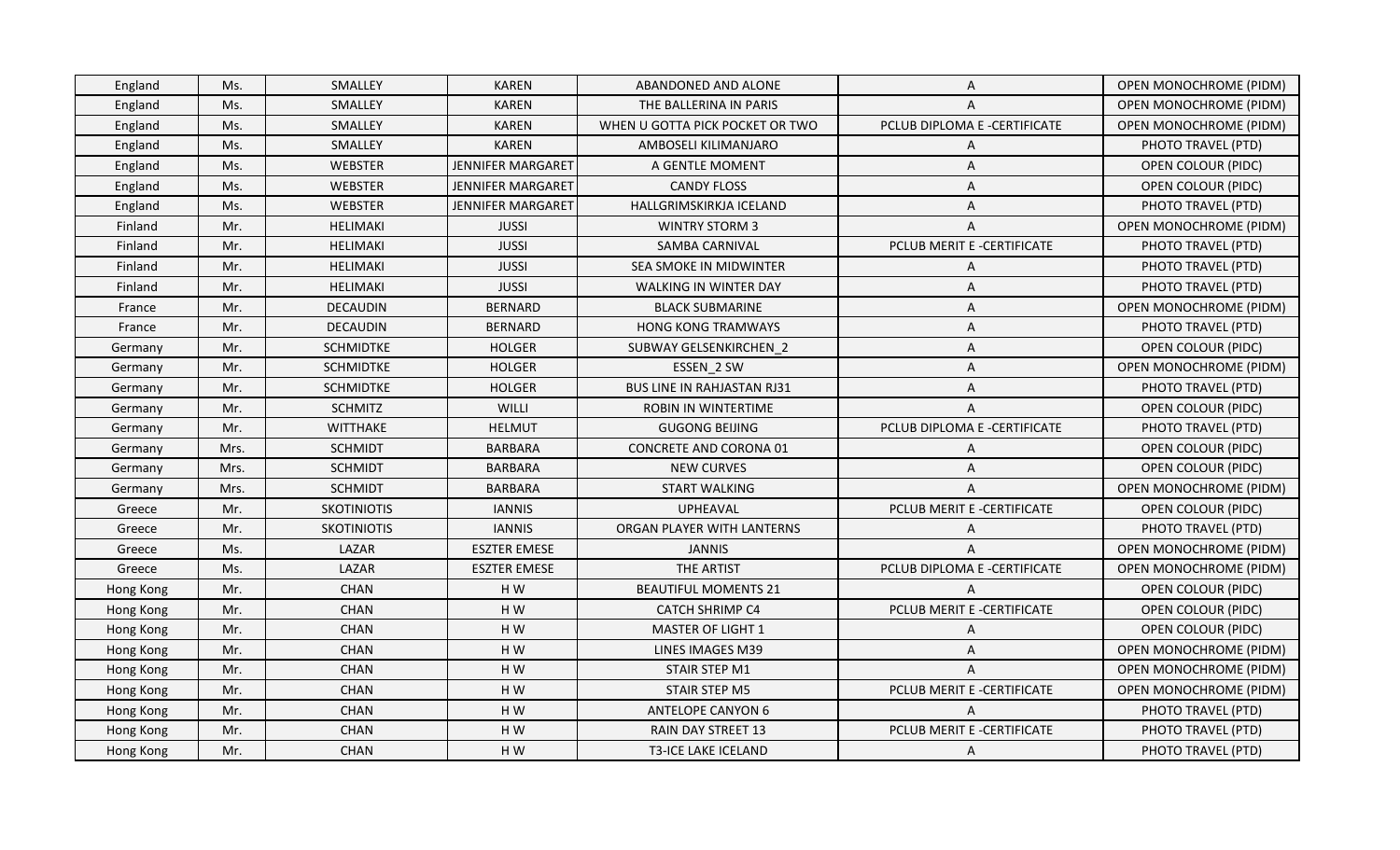| Hong Kong | Mr. | LI.                           | KA WAI             | APPEARANCE                     | A                                     | <b>OPEN COLOUR (PIDC)</b>     |
|-----------|-----|-------------------------------|--------------------|--------------------------------|---------------------------------------|-------------------------------|
| Hong Kong | Mr. | $\mathsf{L}$                  | <b>KA WAI</b>      | <b>MOONSHINE</b>               | <b>CHAIRMEN CHOICE E -CERTIFICATE</b> | <b>OPEN COLOUR (PIDC)</b>     |
| Hong Kong | Mr. | $\lfloor \frac{1}{2} \rfloor$ | <b>KA WAI</b>      | DREAM WORLD                    | PCLUB MERIT E -CERTIFICATE            | OPEN MONOCHROME (PIDM)        |
| Hong Kong | Mr. | $\lfloor \frac{1}{2} \rfloor$ | <b>KA WAI</b>      | <b>MOVING</b>                  | A                                     | <b>OPEN MONOCHROME (PIDM)</b> |
| Hong Kong | Mr. | LI                            | <b>KA WAI</b>      | <b>SERENE</b>                  | A                                     | OPEN MONOCHROME (PIDM)        |
| Hong Kong | Mr. | LI.                           | <b>KA WAI</b>      | <b>SPACE</b>                   | A                                     | <b>OPEN MONOCHROME (PIDM)</b> |
| Hong Kong | Mr. | <b>WONG</b>                   | <b>SHIU GUN</b>    | <b>MADISON 2</b>               | A                                     | <b>OPEN COLOUR (PIDC)</b>     |
| Hong Kong | Mr. | <b>WONG</b>                   | <b>SHIU GUN</b>    | <b>LINES AND CIRCLES</b>       | A                                     | OPEN MONOCHROME (PIDM)        |
| Hong Kong | Mr. | <b>WONG</b>                   | <b>SHIU GUN</b>    | <b>RECOLLECTING 2</b>          | JUDGES CHOICE E -CERTIFICATE          | OPEN MONOCHROME (PIDM)        |
| Hong Kong | Mr. | <b>WONG</b>                   | YIU WAH            | DRAGON BOAT RACING 670G        | A                                     | OPEN COLOUR (PIDC)            |
| Hong Kong | Mr. | <b>WONG</b>                   | YIU WAH            | DUNHUANG 131G                  | PCLUB DIPLOMA E -CERTIFICATE          | OPEN COLOUR (PIDC)            |
| Hong Kong | Mr. | <b>WONG</b>                   | YIU WAH            | RED DRESS 169                  | A                                     | <b>OPEN COLOUR (PIDC)</b>     |
| Hong Kong | Mr. | <b>WONG</b>                   | YIU WAH            | SPOT LIGHT DANCING 30          | Α                                     | <b>OPEN COLOUR (PIDC)</b>     |
| Hong Kong | Mr. | <b>WONG</b>                   | YIU WAH            | KWEILIN 765                    | A                                     | PHOTO TRAVEL (PTD)            |
| Hong Kong | Ms. | <b>CHAN</b>                   | <b>CHING CHING</b> | <b>GETTING MESSY</b>           | PSA GOLD                              | <b>OPEN COLOUR (PIDC)</b>     |
| Hong Kong | Ms. | <b>CHAN</b>                   | <b>CHING CHING</b> | <b>MONO DANCE</b>              | A                                     | OPEN COLOUR (PIDC)            |
| Hong Kong | Ms. | <b>CHAN</b>                   | <b>CHING CHING</b> | <b>MATING</b>                  | <b>PCLUB GOLD</b>                     | <b>OPEN MONOCHROME (PIDM)</b> |
| Hong Kong | Ms. | <b>CHAN</b>                   | <b>CHING CHING</b> | ROSIE IN ROSES                 | A                                     | OPEN MONOCHROME (PIDM)        |
| Hong Kong | Ms. | <b>CHAN</b>                   | CHING CHING        | <b>SPLASH OF GOLD</b>          | A                                     | <b>OPEN MONOCHROME (PIDM)</b> |
| Hong Kong | Ms. | <b>CHAN</b>                   | <b>CHING CHING</b> | THE MIRRORING                  | A                                     | PHOTO TRAVEL (PTD)            |
| Hong Kong | Ms. | <b>CHAN</b>                   | <b>CHING CHING</b> | TIME OF THE DAY                | PCLUB DIPLOMA E -CERTIFICATE          | PHOTO TRAVEL (PTD)            |
| Hungary   | Mr. | JáNOS                         | <b>DEMETER</b>     | <b>TIDE UP</b>                 | A                                     | <b>OPEN COLOUR (PIDC)</b>     |
| India     | Dr. | <b>HUILGOL</b>                | <b>AJIT</b>        | ARGUMENT                       | PCLUB DIPLOMA E -CERTIFICATE          | OPEN COLOUR (PIDC)            |
| India     | Dr. | <b>HUILGOL</b>                | AJIT               | <b>TERRITORIAL FIGHT 1</b>     | $\overline{A}$                        | OPEN COLOUR (PIDC)            |
| India     | Dr. | <b>HUILGOL</b>                | <b>AJIT</b>        | <b>GIANT AMONG DWARFS</b>      | PCLUB DIPLOMA E -CERTIFICATE          | OPEN MONOCHROME (PIDM)        |
| India     | Dr. | <b>HUILGOL</b>                | <b>AJIT</b>        | LEOPARD ON A MOUND             | A                                     | OPEN MONOCHROME (PIDM)        |
| India     | Dr. | <b>HUILGOL</b>                | AJIT               | ZEBRA MUD BATHING              | A                                     | OPEN MONOCHROME (PIDM)        |
| India     | Dr. | <b>HUILGOL</b>                | <b>AJIT</b>        | CATACOMBS OF THE COLLOSEUM     | Α                                     | PHOTO TRAVEL (PTD)            |
| India     | Dr. | <b>HUILGOL</b>                | AJIT               | ELEPHANTS AND MT KILIMANJARO   | A                                     | PHOTO TRAVEL (PTD)            |
| India     | Dr. | <b>HUILGOL</b>                | <b>AJIT</b>        | SHIP AMID ICEBERGS             | PCLUB MERIT E -CERTIFICATE            | PHOTO TRAVEL (PTD)            |
| India     | Dr. | <b>HUILGOL</b>                | AJIT               | <b>VISITING PENGUIN HEAVEN</b> | A                                     | PHOTO TRAVEL (PTD)            |
| India     | Mr. | ATHAVALE                      | <b>BHASKAR</b>     | <b>HERON GOT CATCH</b>         | A                                     | OPEN MONOCHROME (PIDM)        |
| India     | Mr. | ATHAVALE                      | <b>BHASKAR</b>     | DEV DIWALI 01                  | Α                                     | PHOTO TRAVEL (PTD)            |
| India     | Mr. | ATHAVALE                      | <b>BHASKAR</b>     | MAHA GANGA ARATI 04            | PCLUB MERIT E -CERTIFICATE            | PHOTO TRAVEL (PTD)            |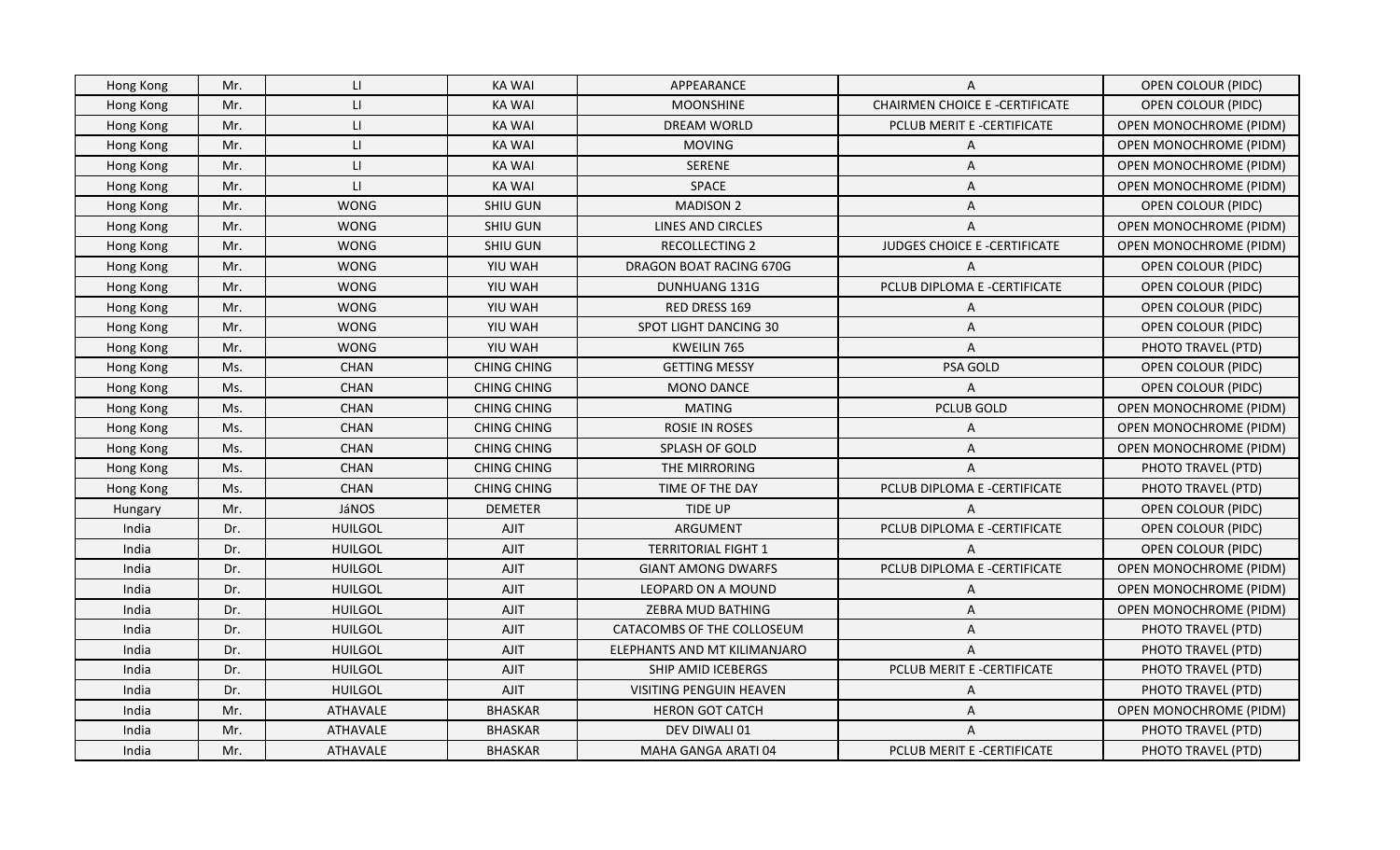| India | Mr. | <b>BANERJEE</b>  | ABHIJEET KUMAR        | <b>FLORA 2021</b>                | A                                     | <b>OPEN COLOUR (PIDC)</b>     |
|-------|-----|------------------|-----------------------|----------------------------------|---------------------------------------|-------------------------------|
| India | Mr. | BANERJEE         | <b>ABHIJEET KUMAR</b> | <b>GIRL WITH AN APPLE</b>        | Α                                     | <b>OPEN COLOUR (PIDC)</b>     |
| India | Mr. | BANERJEE         | <b>ABHIJEET KUMAR</b> | <b>RIVER FLOW</b>                | Α                                     | OPEN MONOCHROME (PIDM)        |
| India | Mr. | BANERJEE         | <b>ABHIJEET KUMAR</b> | <b>TALKING EYES</b>              | PCLUB MERIT E -CERTIFICATE            | <b>OPEN MONOCHROME (PIDM)</b> |
| India | Mr. | BANERJEE         | <b>ABHIJEET KUMAR</b> | PADDY PROCESSING 1               | A                                     | PHOTO TRAVEL (PTD)            |
| India | Mr. | BANERJEE         | <b>ABHIJEET KUMAR</b> | <b>RIVER RIDE ON GANGES</b>      | A                                     | PHOTO TRAVEL (PTD)            |
| India | Mr. | BANERJEE         | ABHIJEET KUMAR        | YOGA ON BANARAS GHAT             | PCLUB DIPLOMA E -CERTIFICATE          | PHOTO TRAVEL (PTD)            |
| India | Mr. | <b>BS</b>        | VENKATESH             | <b>RWB TAKING OFF WITH FRUIT</b> | Α                                     | <b>OPEN COLOUR (PIDC)</b>     |
| India | Mr. | <b>BS</b>        | <b>VENKATESH</b>      | GEISHA 0159                      | A                                     | <b>OPEN MONOCHROME (PIDM)</b> |
| India | Mr. | <b>BS</b>        | VENKATESH             | KAMBALA BUFFALO RACE 7088        | A                                     | <b>OPEN MONOCHROME (PIDM)</b> |
| India | Mr. | <b>BS</b>        | VENKATESH             | <b>GHATS OF HOLY VARANASI 2</b>  | <b>CHAIRMEN CHOICE E -CERTIFICATE</b> | PHOTO TRAVEL (PTD)            |
| India | Mr. | <b>BS</b>        | VENKATESH             | HIGH PEDESTAL                    | A                                     | PHOTO TRAVEL (PTD)            |
| India | Mr. | C <sub>R</sub>   | SATHYANARAYANA        | <b>BACK HOME</b>                 | A                                     | <b>OPEN COLOUR (PIDC)</b>     |
| India | Mr. | C <sub>R</sub>   | SATHYANARAYANA        | <b>CHEETAH HUNT</b>              | A                                     | OPEN COLOUR (PIDC)            |
| India | Mr. | C <sub>R</sub>   | SATHYANARAYANA        | SPECTACULAR SHOW                 | PCLUB MERIT E -CERTIFICATE            | <b>OPEN COLOUR (PIDC)</b>     |
| India | Mr. | CR               | SATHYANARAYANA        | <b>WINNOWING PAIR</b>            | A                                     | OPEN COLOUR (PIDC)            |
| India | Mr. | C <sub>R</sub>   | SATHYANARAYANA        | <b>RETURNING CATTLE HERD</b>     | Α                                     | <b>OPEN MONOCHROME (PIDM)</b> |
| India | Mr. | CR               | SATHYANARAYANA        | WINNOWING COUPLE                 | A                                     | OPEN MONOCHROME (PIDM)        |
| India | Mr. | C <sub>R</sub>   | SATHYANARAYANA        | LIVING IN HARMONY                | <b>CHAIRMEN CHOICE E -CERTIFICATE</b> | PHOTO TRAVEL (PTD)            |
| India | Mr. | CR               | SATHYANARAYANA        | NO PLASTICS PLEASE               | A                                     | PHOTO TRAVEL (PTD)            |
| India | Mr. | CR               | SATHYANARAYANA        | <b>TRAFFIC JAM</b>               | A                                     | PHOTO TRAVEL (PTD)            |
| India | Mr. | CHAUDHURI        | <b>ASIM KUMAR</b>     | <b>UP 23A</b>                    | JUDGES CHOICE E -CERTIFICATE          | <b>OPEN COLOUR (PIDC)</b>     |
| India | Mr. | CHAUDHURI        | <b>ASIM KUMAR</b>     | <b>SYMBOLIC PLAY</b>             | Α                                     | OPEN MONOCHROME (PIDM)        |
| India | Mr. | <b>CHAUDHURI</b> | <b>ASIM KUMAR</b>     | BY THE NAME OF ALMIGHTY 56       | A                                     | PHOTO TRAVEL (PTD)            |
| India | Mr. | <b>CHAUDHURI</b> | <b>ASIM KUMAR</b>     | MANIKARNIKA VARANASHI 97         | PCLUB DIPLOMA E -CERTIFICATE          | PHOTO TRAVEL (PTD)            |
| India | Mr. | <b>DAS</b>       | <b>SUBRATA KUMAR</b>  | <b>HOPE OF RAY</b>               | A                                     | OPEN COLOUR (PIDC)            |
| India | Mr. | <b>DAS</b>       | <b>SUBRATA KUMAR</b>  | IVLINA IN HORNS STYLE 01         | A                                     | <b>OPEN COLOUR (PIDC)</b>     |
| India | Mr. | DAS              | <b>SUBRATA KUMAR</b>  | STILL LIFE 7240                  | PCLUB DIPLOMA E -CERTIFICATE          | <b>OPEN COLOUR (PIDC)</b>     |
| India | Mr. | <b>DAS</b>       | <b>SUBRATA KUMAR</b>  | <b>DUALITY IN REALITY</b>        | PCLUB DIPLOMA E -CERTIFICATE          | OPEN MONOCHROME (PIDM)        |
| India | Mr. | DEB              | SADHAN KUMAR          | <b>BEAUTY IN FRAME</b>           | A                                     | <b>OPEN COLOUR (PIDC)</b>     |
| India | Mr. | <b>DEB</b>       | <b>SADHAN KUMAR</b>   | <b>CREATOR</b>                   | A                                     | OPEN COLOUR (PIDC)            |
| India | Mr. | DEB              | <b>SADHAN KUMAR</b>   | <b>FAIRY CIRCLES</b>             | A                                     | <b>OPEN COLOUR (PIDC)</b>     |
| India | Mr. | <b>DEB</b>       | <b>SADHAN KUMAR</b>   | PATH CHALA II                    | JUDGES CHOICE E -CERTIFICATE          | <b>OPEN MONOCHROME (PIDM)</b> |
| India | Mr. | <b>DEB</b>       | <b>SADHAN KUMAR</b>   | THE LONE VISITOR                 | A                                     | <b>OPEN MONOCHROME (PIDM)</b> |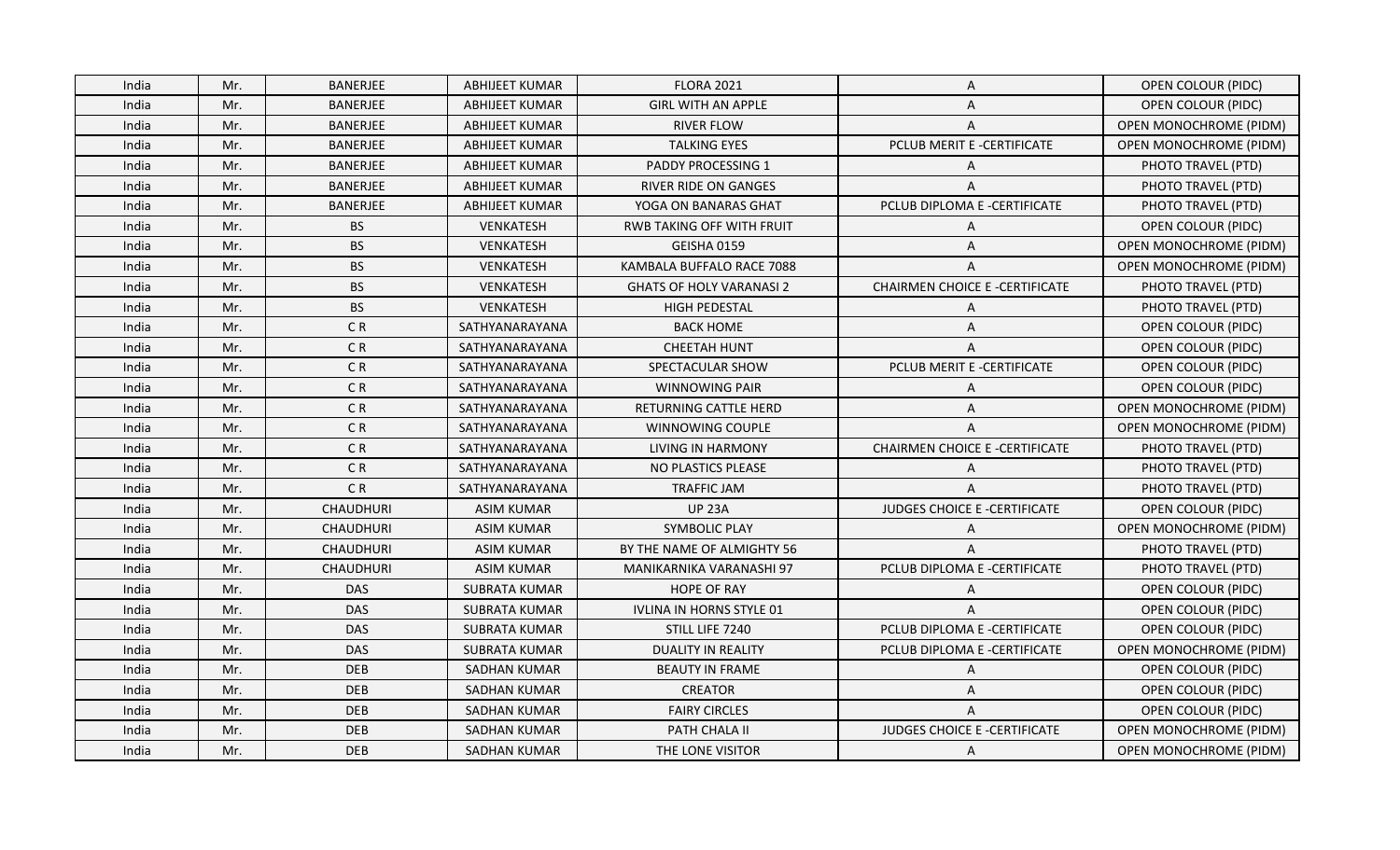| India | Mr. | <b>DEB</b>       | SADHAN KUMAR     | <b>VISITORS PARADISE</b>       | A                            | PHOTO TRAVEL (PTD)            |
|-------|-----|------------------|------------------|--------------------------------|------------------------------|-------------------------------|
| India | Mr. | <b>KANDAKOOR</b> | <b>PRAKASH</b>   | BITE OF LOVE 2                 | A                            | OPEN MONOCHROME (PIDM)        |
| India | Mr. | <b>KANDAKOOR</b> | PRAKASH          | <b>DUSK</b>                    | A                            | OPEN MONOCHROME (PIDM)        |
| India | Mr. | <b>KANDAKOOR</b> | PRAKASH          | <b>FRIENDSHIP</b>              | A                            | <b>OPEN MONOCHROME (PIDM)</b> |
| India | Mr. | KANDAKOOR        | PRAKASH          | <b>HOLY BATH</b>               | A                            | PHOTO TRAVEL (PTD)            |
| India | Mr. | KANDAKOOR        | PRAKASH          | THE SUPPORTERS                 | JUDGES CHOICE E -CERTIFICATE | PHOTO TRAVEL (PTD)            |
| India | Mr. | <b>KANDAKOOR</b> | PRAKASH          | YELLOW DEVOTION                | A                            | PHOTO TRAVEL (PTD)            |
| India | Mr. | <b>MARATHE</b>   | SUNIEL           | <b>HIDDEN</b>                  | Α                            | <b>OPEN COLOUR (PIDC)</b>     |
| India | Mr. | <b>MARATHE</b>   | <b>SUNIEL</b>    | OUT OF SIGHT                   | A                            | OPEN COLOUR (PIDC)            |
| India | Mr. | <b>MARATHE</b>   | SUNIEL           | <b>RED CELEBRATION</b>         | <b>PSA RIBBON</b>            | <b>OPEN COLOUR (PIDC)</b>     |
| India | Mr. | MARATHE          | SUNIEL           | SHEATHED                       | A                            | OPEN COLOUR (PIDC)            |
| India | Mr. | <b>MARATHE</b>   | SUNIEL           | <b>FACE UP</b>                 | PCLUB MERIT E -CERTIFICATE   | <b>OPEN MONOCHROME (PIDM)</b> |
| India | Mr. | <b>MARATHE</b>   | SUNIEL           | IN MY OWN WORLD                | A                            | OPEN MONOCHROME (PIDM)        |
| India | Mr. | <b>MARATHE</b>   | SUNIEL           | WRAPPED                        | A                            | OPEN MONOCHROME (PIDM)        |
| India | Mr. | <b>MARATHE</b>   | SUNIEL           | <b>CASTLE IN THE MOUNTAINS</b> | A                            | PHOTO TRAVEL (PTD)            |
| India | Mr. | <b>MARATHE</b>   | SUNIEL           | PANGONG LAKE 2017A             | PCLUB MERIT E -CERTIFICATE   | PHOTO TRAVEL (PTD)            |
| India | Mr. | <b>NAINI</b>     | SREERAM          | <b>BLESSING TIME</b>           | PCLUB DIPLOMA E -CERTIFICATE | <b>OPEN COLOUR (PIDC)</b>     |
| India | Mr. | <b>NAINI</b>     | SREERAM          | <b>CAPTAIN</b>                 | A                            | <b>OPEN COLOUR (PIDC)</b>     |
| India | Mr. | <b>NAINI</b>     | SREERAM          | <b>CHILL</b>                   | A                            | <b>OPEN MONOCHROME (PIDM)</b> |
| India | Mr. | <b>NAINI</b>     | SREERAM          | <b>KAMBALA RACE 1</b>          | A                            | <b>OPEN MONOCHROME (PIDM)</b> |
| India | Mr. | <b>NAINI</b>     | SREERAM          | SHADOW                         | A                            | OPEN MONOCHROME (PIDM)        |
| India | Mr. | <b>NAINI</b>     | SREERAM          | KAMBALA RACE 10                | A                            | PHOTO TRAVEL (PTD)            |
| India | Mr. | PAUL             | <b>SITANATH</b>  | <b>IMON</b>                    | <b>PCLUB GOLD</b>            | <b>OPEN COLOUR (PIDC)</b>     |
| India | Mr. | <b>PAUL</b>      | <b>SITANATH</b>  | <b>JENNIFER</b>                | A                            | OPEN COLOUR (PIDC)            |
| India | Mr. | PAUL             | <b>SITANATH</b>  | <b>KARLA</b>                   | A                            | OPEN COLOUR (PIDC)            |
| India | Mr. | PAUL             | <b>SITANATH</b>  | SAKUNTALA                      | A                            | OPEN COLOUR (PIDC)            |
| India | Mr. | PAUL             | <b>SITANATH</b>  | MEGHNA                         | PCLUB MERIT E -CERTIFICATE   | <b>OPEN MONOCHROME (PIDM)</b> |
| India | Mr. | PAUL             | <b>SITANATH</b>  | <b>STARE</b>                   | A                            | OPEN MONOCHROME (PIDM)        |
| India | Mr. | <b>PAUL</b>      | <b>SITANATH</b>  | <b>SWASTIKA</b>                | A                            | <b>OPEN MONOCHROME (PIDM)</b> |
| India | Mr. | PAUL             | <b>SITANATH</b>  | <b>PASTURE</b>                 | A                            | PHOTO TRAVEL (PTD)            |
| India | Ms. | <b>DUTTA</b>     | <b>AMAR NATH</b> | <b>DUALITY</b>                 | A                            | OPEN COLOUR (PIDC)            |
| India | Ms. | <b>DUTTA</b>     | <b>AMAR NATH</b> | PLEASURE                       | A                            | <b>OPEN COLOUR (PIDC)</b>     |
| India | Ms. | <b>DUTTA</b>     | <b>AMAR NATH</b> | WITH RED BALOON                | PCLUB MERIT E -CERTIFICATE   | <b>OPEN COLOUR (PIDC)</b>     |
| India | Ms. | <b>DUTTA</b>     | AMAR NATH        | <b>FOR EACH OTHER</b>          | A                            | <b>OPEN MONOCHROME (PIDM)</b> |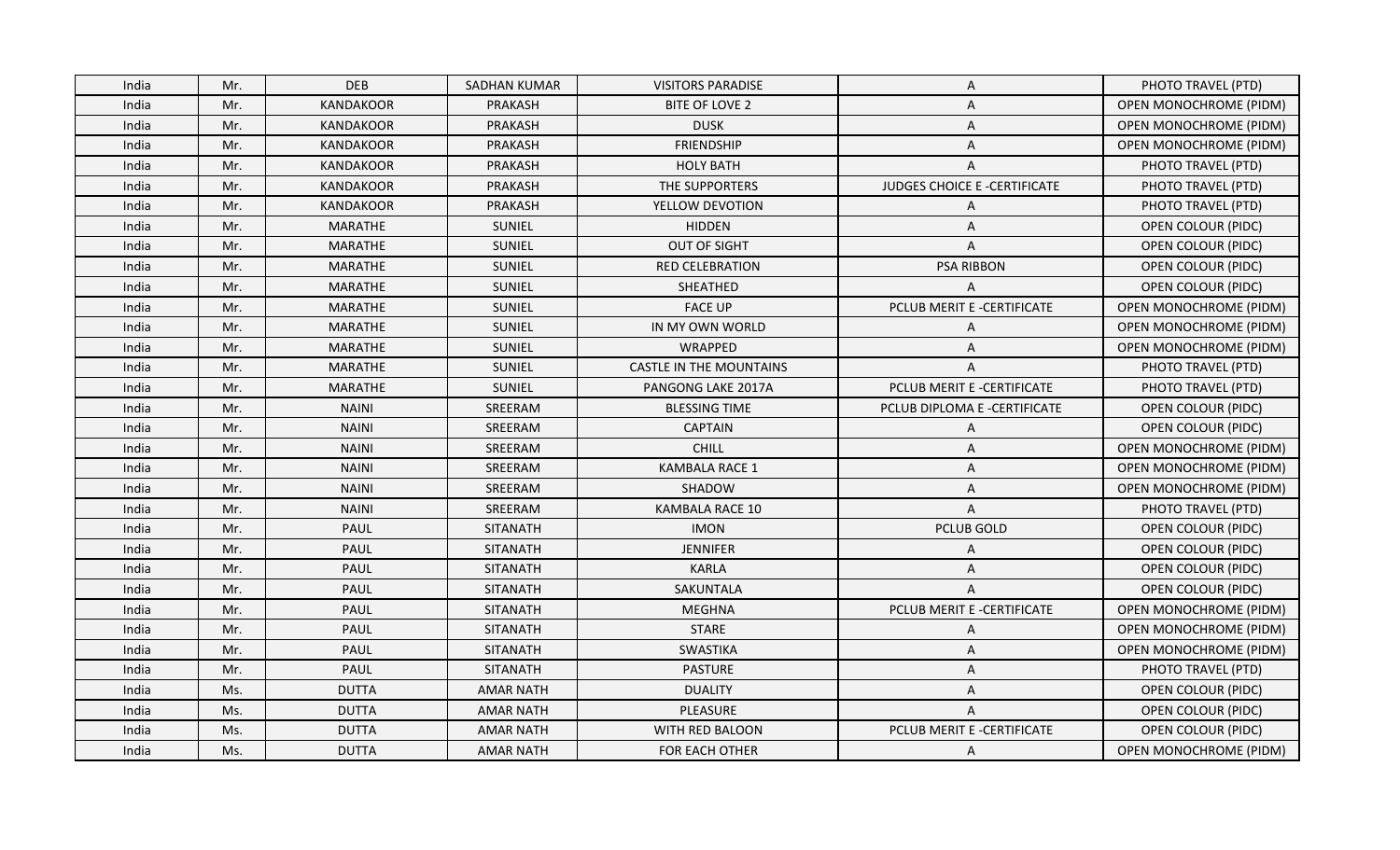| India      | Ms. | <b>DUTTA</b>     | AMAR NATH        | <b>FRAIL</b>                  | $\mathsf{A}$                 | <b>OPEN MONOCHROME (PIDM)</b> |
|------------|-----|------------------|------------------|-------------------------------|------------------------------|-------------------------------|
| India      | Ms. | <b>DUTTA</b>     | <b>AMAR NATH</b> | <b>KEEPING CHIN UP</b>        | Α                            | OPEN MONOCHROME (PIDM)        |
| Indonesia  | Mr. | <b>NUGROHO</b>   | <b>ALBERTUS</b>  | <b>HELP SANTA</b>             | Α                            | <b>OPEN COLOUR (PIDC)</b>     |
| Indonesia  | Mr. | <b>NUGROHO</b>   | <b>ALBERTUS</b>  | <b>TRADITIONAL MARKET</b>     | Α                            | OPEN COLOUR (PIDC)            |
| Indonesia  | Mr. | <b>NUGROHO</b>   | <b>ALBERTUS</b>  | <b>FALL DOWN</b>              | A                            | OPEN MONOCHROME (PIDM)        |
| Indonesia  | Mr. | <b>NUGROHO</b>   | <b>ALBERTUS</b>  | MOSQUE IN DUBAI               | Α                            | PHOTO TRAVEL (PTD)            |
| Indonesia  | Mr. | <b>NUGROHO</b>   | <b>ALBERTUS</b>  | THE BIGGEST MOSQUE IN JAKARTA | Α                            | PHOTO TRAVEL (PTD)            |
| Indonesia  | Mr. | SETIADI          | <b>AJAR</b>      | THE LAST SUPPER               | A                            | <b>OPEN COLOUR (PIDC)</b>     |
| Indonesia  | Mr. | <b>SETIADI</b>   | <b>AJAR</b>      | <b>WASHING</b>                | JUDGES CHOICE E -CERTIFICATE | OPEN COLOUR (PIDC)            |
| Indonesia  | Mr. | SETIADI          | <b>AJAR</b>      | <b>MISS HIM</b>               | Α                            | OPEN MONOCHROME (PIDM)        |
| Indonesia  | Mr. | SETIADI          | <b>AJAR</b>      | <b>BATU BOLONG BALI</b>       | Α                            | PHOTO TRAVEL (PTD)            |
| Indonesia  | Mr. | SETIADI          | <b>AJAR</b>      | SINGKAWANG                    | Α                            | PHOTO TRAVEL (PTD)            |
| Indonesia  | Mr. | SETIADI          | <b>AJAR</b>      | <b>TRADITIONAL BEACH</b>      | Α                            | PHOTO TRAVEL (PTD)            |
| Indonesia  | Mr. | <b>WIJAYA</b>    | <b>OSCAR</b>     | <b>MASK DANCER</b>            | Α                            | OPEN COLOUR (PIDC)            |
| Indonesia  | Mr. | <b>WIJAYA</b>    | <b>OSCAR</b>     | <b>TERTOLAK</b>               | Α                            | <b>OPEN COLOUR (PIDC)</b>     |
| Indonesia  | Mr. | <b>WIJAYA</b>    | <b>OSCAR</b>     | SPIN MOVE BW                  | A                            | OPEN MONOCHROME (PIDM)        |
| Indonesia  | Mr. | <b>WIJAYA</b>    | <b>OSCAR</b>     | THE MERLION                   | Α                            | PHOTO TRAVEL (PTD)            |
| Italy      | Mr. | <b>ANTONIO</b>   | SEMIGLIA         | <b>ORGOSOLO</b>               | A                            | OPEN MONOCHROME (PIDM)        |
| Italy      | Mr. | <b>ANTONIO</b>   | SEMIGLIA         | <b>SGUARDIN2</b>              | PCLUB DIPLOMA E -CERTIFICATE | <b>OPEN MONOCHROME (PIDM)</b> |
| Italy      | Mr. | <b>ANTONIO</b>   | <b>SEMIGLIA</b>  | <b>BUFFALO MARKET</b>         | Α                            | PHOTO TRAVEL (PTD)            |
| Italy      | Mr. | DI PANFILO       | <b>VINCENZO</b>  | LA FIGLIA DI CHARLIE          | A                            | OPEN COLOUR (PIDC)            |
| Italy      | Mr. | DI PANFILO       | <b>VINCENZO</b>  | <b>BABE IN RED</b>            | PCLUB DIPLOMA E -CERTIFICATE | <b>OPEN MONOCHROME (PIDM)</b> |
| Italy      | Mr. | DI PANFILO       | <b>VINCENZO</b>  | OCCHI                         | Α                            | OPEN MONOCHROME (PIDM)        |
| Italy      | Mr. | DI PANFILO       | <b>VINCENZO</b>  | <b>WARRIORS HILL</b>          | A                            | <b>OPEN MONOCHROME (PIDM)</b> |
| Italy      | Mr. | DI PANFILO       | <b>VINCENZO</b>  | <b>GHOST VALLEY</b>           | A                            | PHOTO TRAVEL (PTD)            |
| Italy      | Mr. | DI PANFILO       | <b>VINCENZO</b>  | <b>PYRES</b>                  | PCLUB MERIT E -CERTIFICATE   | PHOTO TRAVEL (PTD)            |
| Italy      | Mr. | <b>MAZZOLA</b>   | <b>RENZO</b>     | CAROVANA DEL SALE             | Α                            | <b>OPEN COLOUR (PIDC)</b>     |
| Italy      | Mr. | <b>MAZZOLA</b>   | <b>RENZO</b>     | CHEFCHAOUEN 9                 | Α                            | OPEN COLOUR (PIDC)            |
| Italy      | Mr. | <b>MAZZOLA</b>   | <b>RENZO</b>     | RAGAZZA DASSANEK 2            | Α                            | <b>OPEN MONOCHROME (PIDM)</b> |
| Italy      | Mr. | <b>MAZZOLA</b>   | <b>RENZO</b>     | THERAPY DOLL 2                | Α                            | <b>OPEN MONOCHROME (PIDM)</b> |
| Italy      | Mr. | <b>MAZZOLA</b>   | <b>RENZO</b>     | AL MERCATO                    | Α                            | PHOTO TRAVEL (PTD)            |
| Italy      | Mr. | <b>MAZZOLA</b>   | <b>RENZO</b>     | VENEDIG                       | A                            | PHOTO TRAVEL (PTD)            |
| Kazakhstan | Mr. | <b>KORENCHUK</b> | VALERY           | AT BUS STATION                | PCLUB DIPLOMA E -CERTIFICATE | <b>OPEN MONOCHROME (PIDM)</b> |
| Kazakhstan | Mr. | <b>KORENCHUK</b> | VALERY           | <b>RAINY DAY</b>              | A                            | <b>OPEN MONOCHROME (PIDM)</b> |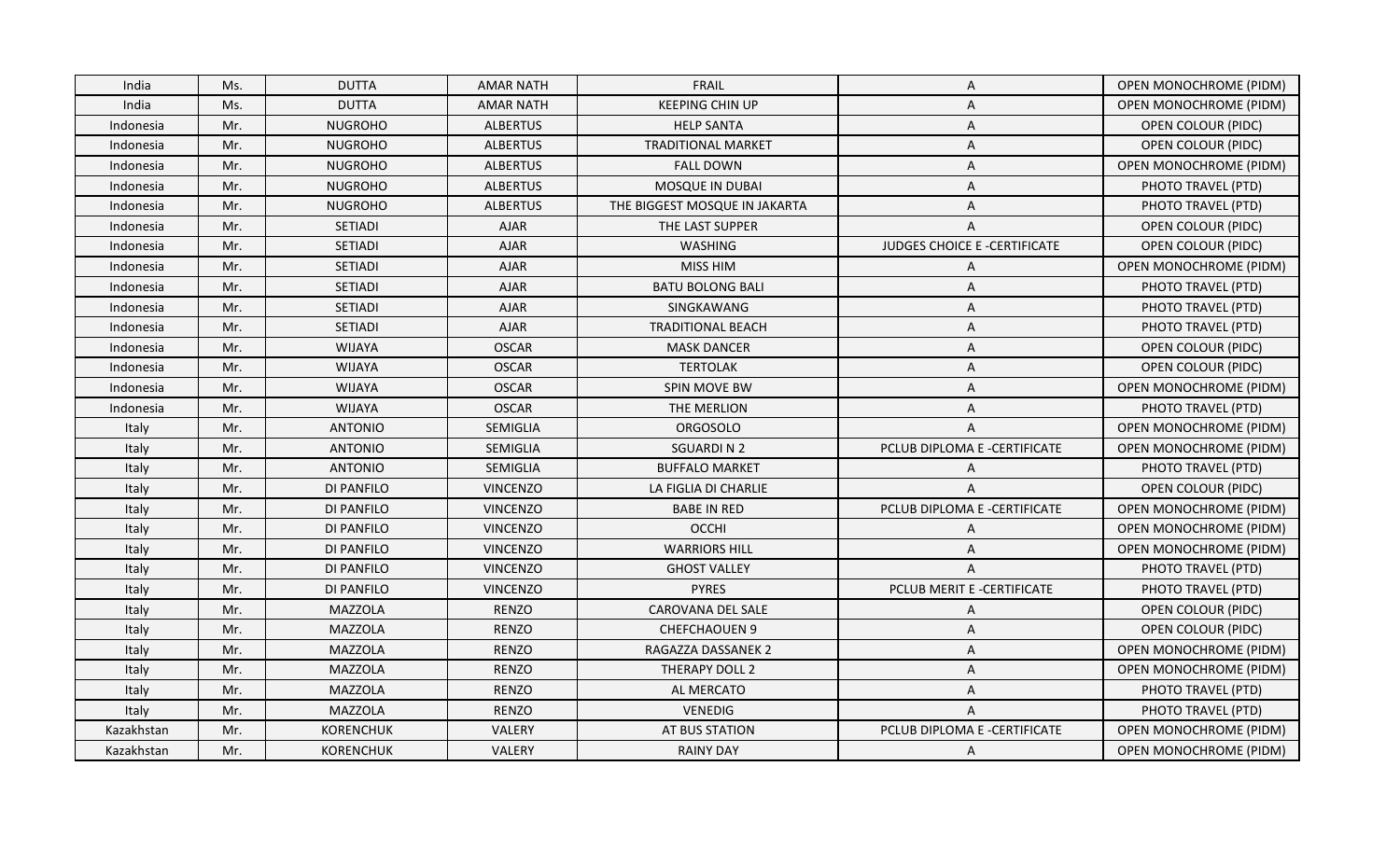| <b>KORENCHUK</b><br>Kazakhstan<br>Mr. | <b>VALERY</b><br><b>HOLIDAY</b>                  | PSA GOLD                            | PHOTO TRAVEL (PTD)            |
|---------------------------------------|--------------------------------------------------|-------------------------------------|-------------------------------|
| Mr.<br>ALLOUGHANI<br>Kuwait           | <b>INSISTENCY</b><br><b>FAISAL</b>               | PCLUB MERIT E -CERTIFICATE          | <b>OPEN COLOUR (PIDC)</b>     |
| Mr.<br>ALLOUGHANI<br>Kuwait           | <b>FAISAL</b><br>RUGBY 14                        | Α                                   | <b>OPEN COLOUR (PIDC)</b>     |
| ALLOUGHANI<br>Kuwait<br>Mr.           | <b>FAISAL</b><br>SWIMMER 35                      | Α                                   | OPEN COLOUR (PIDC)            |
| Mr.<br>ALLOUGHANI<br>Kuwait           | <b>FAISAL</b><br>SWIMMER 41                      | Α                                   | <b>OPEN COLOUR (PIDC)</b>     |
| Mr.<br>ALLOUGHANI<br>Kuwait           | <b>FAISAL</b><br>SWIMMER 17                      | A                                   | <b>OPEN MONOCHROME (PIDM)</b> |
| ALLOUGHANI<br>Kuwait<br>Mr.           | <b>FAISAL</b><br><b>GREEN ISLAND 18</b>          | <b>PSA RIBBON</b>                   | PHOTO TRAVEL (PTD)            |
| Mr.<br>ALLOUGHANI<br>Kuwait           | <b>FAISAL</b><br><b>GREEN ISLAND 21</b>          | A                                   | PHOTO TRAVEL (PTD)            |
| ALLOUGHANI<br>Kuwait<br>Mr.           | <b>FAISAL</b><br><b>MOORING 15</b>               | A                                   | PHOTO TRAVEL (PTD)            |
| Mr.<br>ALLOUGHANI<br>Kuwait           | <b>FAISAL</b><br>MOORING 21                      | A                                   | PHOTO TRAVEL (PTD)            |
| Mr.<br>CHEANG<br>Malaysia             | <b>FESTIVAL DANCE 1</b><br><b>PHILLIP</b>        | A                                   | OPEN COLOUR (PIDC)            |
| CHEANG<br>Malaysia<br>Mr.             | PHILLIP<br><b>GOOSE SISTERS</b>                  | A                                   | OPEN COLOUR (PIDC)            |
| CHEANG<br>Mr.<br>Malaysia             | <b>PHILLIP</b><br><b>FAMALY TIME</b>             | A                                   | <b>OPEN MONOCHROME (PIDM)</b> |
| Mr.<br><b>CHEANG</b><br>Malaysia      | <b>HOPEFULLY</b><br><b>PHILLIP</b>               | A                                   | <b>OPEN MONOCHROME (PIDM)</b> |
| Mr.<br>CHEANG<br>Malaysia             | <b>PHILLIP</b><br>MAN AT WORK 2                  | A                                   | <b>OPEN MONOCHROME (PIDM)</b> |
| Mr.<br>CHEANG<br>Malaysia             | PHILLIP<br><b>LITTLE TRADER</b>                  | A                                   | PHOTO TRAVEL (PTD)            |
| Mr.<br><b>TIONG</b><br>Malaysia       | <b>CHIONG SOON</b><br><b>BLUE HOUR JETTY</b>     | A                                   | PHOTO TRAVEL (PTD)            |
| <b>WEE MING</b><br>Mr.<br>Malaysia    | <b>SOO</b><br><b>EXPOSE BUDDHA STATUES 18</b>    | <b>JUDGES CHOICE E -CERTIFICATE</b> | PHOTO TRAVEL (PTD)            |
| Mr.<br><b>WEE MING</b><br>Malaysia    | SOO<br>TAJ MAHAL 12                              | Α                                   | PHOTO TRAVEL (PTD)            |
| Mr.<br><b>WEE MING</b><br>Malaysia    | <b>SOO</b><br>TIBETAN NEW YEAR 20                | A                                   | PHOTO TRAVEL (PTD)            |
| Mr.<br><b>WEE MING</b><br>Malaysia    | SOO<br><b>TIBETANS WORSHIPPING 15</b>            | A                                   | PHOTO TRAVEL (PTD)            |
| Malta<br>Dr.<br><b>CATANIA</b>        | <b>GOTTFRIED</b><br>CITY OF ARTS AND SCIENCES 4  | A                                   | <b>OPEN COLOUR (PIDC)</b>     |
| Malta<br>Dr.<br><b>CATANIA</b>        | <b>GOTTFRIED</b><br><b>COOKING</b>               | A                                   | <b>OPEN COLOUR (PIDC)</b>     |
| Malta<br>Dr.<br><b>CATANIA</b>        | <b>GOTTFRIED</b><br><b>MEERKATS ON THE ALERT</b> | A                                   | OPEN COLOUR (PIDC)            |
| Dr.<br><b>CATANIA</b><br>Malta        | <b>GOTTFRIED</b><br><b>CURVES 2</b>              | A                                   | OPEN MONOCHROME (PIDM)        |
| Malta<br>Dr.<br><b>CATANIA</b>        | <b>GOTTFRIED</b><br>TULIP STAIRCASE LONDON       | Α                                   | OPEN MONOCHROME (PIDM)        |
| Malta<br>Dr.<br><b>CATANIA</b>        | <b>GOTTFRIED</b><br>CITY OF ARTS AND SCIENCES 6  | A                                   | PHOTO TRAVEL (PTD)            |
| Malta<br>Dr.<br><b>CATANIA</b>        | <b>GOTTFRIED</b><br>POPEYE VILLAGE MALTA 2       | PCLUB DIPLOMA E -CERTIFICATE        | PHOTO TRAVEL (PTD)            |
| Dr.<br><b>CATANIA</b><br>Malta        | <b>GOTTFRIED</b><br>SIGGIEWI FJAKKOLI 2          | A                                   | PHOTO TRAVEL (PTD)            |
| Mr.<br><b>TAZI CHERTI</b><br>Morocco  | MOHAMED<br>SLEEPING                              | A                                   | OPEN MONOCHROME (PIDM)        |
| Mr.<br><b>TAZI CHERTI</b><br>Morocco  | <b>MOHAMED</b><br>SPIRAL                         | PCLUB DIPLOMA E -CERTIFICATE        | OPEN MONOCHROME (PIDM)        |
| Netherlands<br>HALBACH<br>Mr.         | WILLEM<br><b>BETWEEN CONCRETE 16</b>             | A                                   | <b>OPEN COLOUR (PIDC)</b>     |
| <b>HALBACH</b><br>Netherlands<br>Mr.  | WILLEM<br><b>BETWEEN CONCRETE 19</b>             | PCLUB MERIT E -CERTIFICATE          | <b>OPEN COLOUR (PIDC)</b>     |
| Mr.<br>HALBACH<br><b>Netherlands</b>  | WILLEM<br><b>MISSED</b>                          | A                                   | <b>OPEN COLOUR (PIDC)</b>     |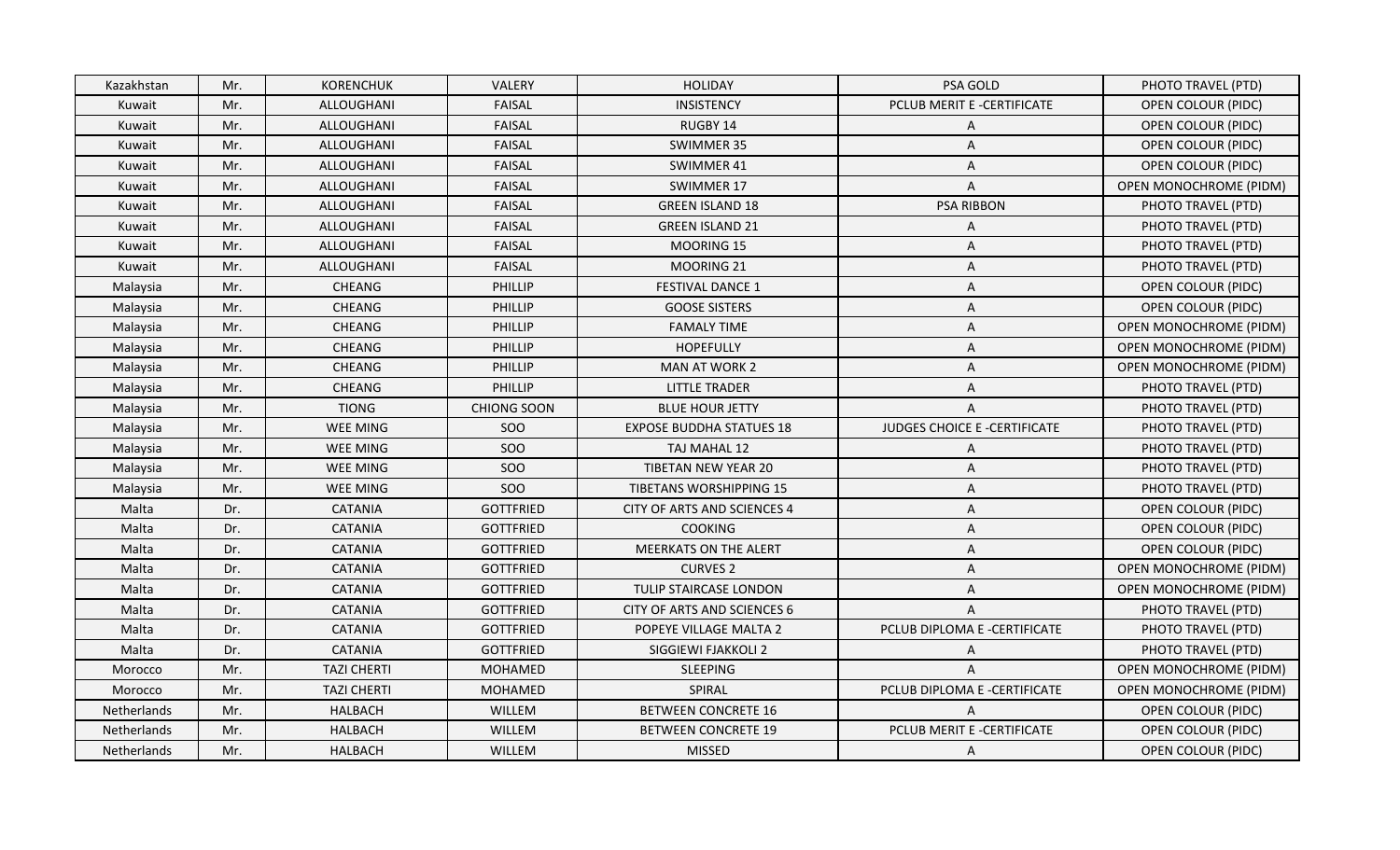| Netherlands         | Mr.  | <b>HALBACH</b>      | <b>WILLEM</b>        | TO A DUTCH OFFICE             | A                            | OPEN COLOUR (PIDC)            |
|---------------------|------|---------------------|----------------------|-------------------------------|------------------------------|-------------------------------|
| Netherlands         | Mr.  | <b>HALBACH</b>      | WILLEM               | AT THE CEMETERY               | A                            | OPEN MONOCHROME (PIDM)        |
| Netherlands         | Mr.  | <b>HALBACH</b>      | WILLEM               | <b>BETWEEN CONCRETE 21</b>    | PCLUB MERIT E -CERTIFICATE   | OPEN MONOCHROME (PIDM)        |
| <b>Netherlands</b>  | Mr.  | <b>HALBACH</b>      | WILLEM               | TO THE FUTURE                 | A                            | <b>OPEN MONOCHROME (PIDM)</b> |
| Netherlands         | Mr.  | <b>HALBACH</b>      | WILLEM               | PASSANT 6                     | A                            | PHOTO TRAVEL (PTD)            |
| Netherlands         | Mr.  | <b>TEN TUSSCHER</b> | <b>ROB</b>           | BOULEVARD-01                  | A                            | OPEN COLOUR (PIDC)            |
| Netherlands         | Mr.  | <b>TEN TUSSCHER</b> | <b>ROB</b>           | ARCHITECTUUR-17               | A                            | <b>OPEN MONOCHROME (PIDM)</b> |
| Netherlands         | Mr.  | <b>TEN TUSSCHER</b> | <b>ROB</b>           | ARCHITECTUUR-28               | Α                            | OPEN MONOCHROME (PIDM)        |
| <b>Netherlands</b>  | Mr.  | <b>TEN TUSSCHER</b> | <b>ROB</b>           | EGYPT-04                      | Α                            | PHOTO TRAVEL (PTD)            |
| Northern Ireland    | Mr.  | <b>HARVEY</b>       | <b>TREVOR</b>        | THE MONK 2                    | A                            | OPEN COLOUR (PIDC)            |
| Northern Ireland    | Mr.  | <b>HARVEY</b>       | <b>TREVOR</b>        | <b>RAY</b>                    | Α                            | OPEN MONOCHROME (PIDM)        |
| Northern Ireland    | Mr.  | <b>HARVEY</b>       | <b>TREVOR</b>        | SPIRIT IN THE SAND            | PCLUB DIPLOMA E -CERTIFICATE | PHOTO TRAVEL (PTD)            |
| Qatar               | Dr.  | <b>HASSAN</b>       | <b>AHMED MOHAMED</b> | <b>BLUE FINGERS</b>           | PCLUB MERIT E -CERTIFICATE   | <b>OPEN COLOUR (PIDC)</b>     |
| Qatar               | Dr.  | <b>HASSAN</b>       | AHMED MOHAMED        | <b>FIVE FINGERS BW</b>        | PCLUB MERIT E -CERTIFICATE   | <b>OPEN MONOCHROME (PIDM)</b> |
| Qatar               | Dr.  | <b>HASSAN</b>       | AHMED MOHAMED        | <b>FLOWER MUSEUM BW</b>       | A                            | OPEN MONOCHROME (PIDM)        |
| Qatar               | Dr.  | <b>HASSAN</b>       | AHMED MOHAMED        | <b>CAMEL SHADOW</b>           | PCLUB DIPLOMA E -CERTIFICATE | PHOTO TRAVEL (PTD)            |
| Republic of Ireland | Mrs. | <b>ROSIK</b>        | <b>BEATA</b>         | <b>ARIADNE S THREAD</b>       | PCLUB MERIT E -CERTIFICATE   | OPEN COLOUR (PIDC)            |
| Republic of Ireland | Mrs. | <b>ROSIK</b>        | <b>BEATA</b>         | FROM CABAGGE WITH LOVE        | A                            | <b>OPEN COLOUR (PIDC)</b>     |
| Republic of Ireland | Mrs. | <b>ROSIK</b>        | <b>BEATA</b>         | <b>GIRL WITH ONIONS</b>       | A                            | OPEN COLOUR (PIDC)            |
| Republic of Ireland | Mrs. | <b>ROSIK</b>        | <b>BEATA</b>         | SORCERESS AND HER STAR RABBIT | A                            | OPEN COLOUR (PIDC)            |
| Republic of Ireland | Mrs. | <b>ROSIK</b>        | <b>BEATA</b>         | A WHITER SHADE OF PALE        | A                            | <b>OPEN MONOCHROME (PIDM)</b> |
| Republic of Ireland | Mrs. | <b>ROSIK</b>        | <b>BEATA</b>         | IN THE WEB                    | A                            | <b>OPEN MONOCHROME (PIDM)</b> |
| Republic of Ireland | Mrs. | <b>ROSIK</b>        | <b>BEATA</b>         | THE PARALLEL WORLDS           | A                            | <b>OPEN MONOCHROME (PIDM)</b> |
| Republic of Ireland | Mrs. | <b>ROSIK</b>        | <b>BEATA</b>         | THE SHELL                     | PSA GOLD                     | <b>OPEN MONOCHROME (PIDM)</b> |
| Romania             | Mr.  | <b>ARCU</b>         | CATALIN              | THE FLOWER                    | A                            | <b>OPEN COLOUR (PIDC)</b>     |
| Romania             | Mr.  | ARCU                | <b>CATALIN</b>       | WRINKLED                      | A                            | <b>OPEN MONOCHROME (PIDM)</b> |
| Romania             | Mr.  | <b>VINCZE</b>       | <b>SZABOLCS</b>      | <b>ABSTRACT</b>               | PCLUB DIPLOMA E -CERTIFICATE | OPEN COLOUR (PIDC)            |
| Romania             | Mr.  | <b>VINCZE</b>       | <b>SZABOLCS</b>      | <b>CURIOUS</b>                | A                            | <b>OPEN COLOUR (PIDC)</b>     |
| Romania             | Mr.  | <b>VINCZE</b>       | <b>SZABOLCS</b>      | <b>HOLIDAY</b>                | A                            | PHOTO TRAVEL (PTD)            |
| Saudi Arabia        | Ms.  | ALQAHTANI           | <b>AMANI</b>         | <b>BOY</b>                    | A                            | <b>OPEN COLOUR (PIDC)</b>     |
| Saudi Arabia        | Ms.  | ALQAHTANI           | <b>AMANI</b>         | DEPARTURE AND ARRIVAL         | PCLUB MERIT E -CERTIFICATE   | <b>OPEN COLOUR (PIDC)</b>     |
| Saudi Arabia        |      |                     | <b>AMANI</b>         | <b>GIRL JAWAHER NAJJAR</b>    | A                            | OPEN COLOUR (PIDC)            |
|                     | Ms.  | ALQAHTANI           |                      |                               |                              |                               |
| Saudi Arabia        | Ms.  | ALQAHTANI           | <b>AMANI</b>         | KNIGHT                        | A                            | <b>OPEN COLOUR (PIDC)</b>     |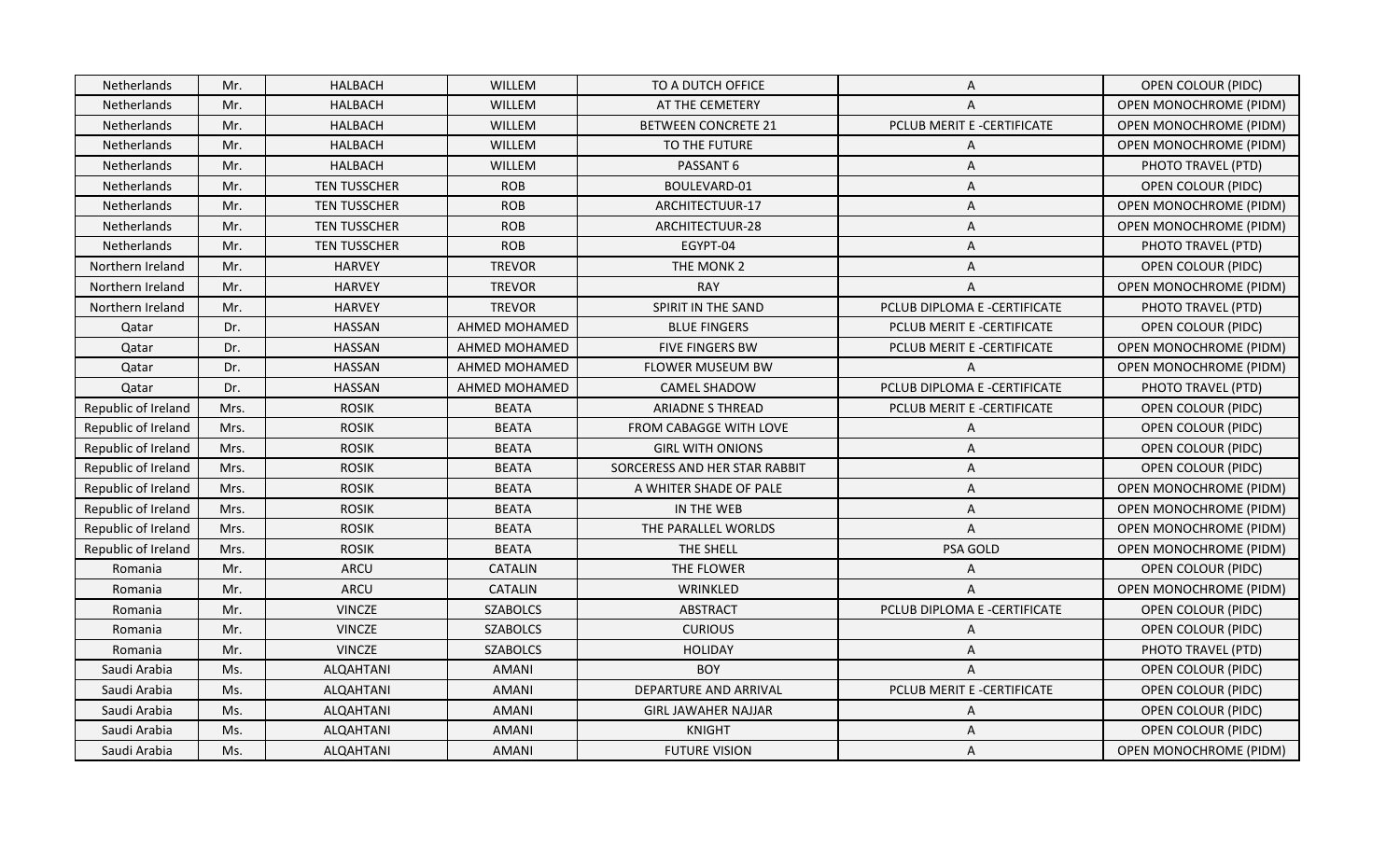| Saudi Arabia | Ms. | ALQAHTANI        | <b>AMANI</b>   | <b>HUMMER WOMEN</b>              | A                            | <b>OPEN MONOCHROME (PIDM)</b> |
|--------------|-----|------------------|----------------|----------------------------------|------------------------------|-------------------------------|
| Saudi Arabia | Ms. | <b>ALQAHTANI</b> | <b>AMANI</b>   | <b>MAN OF PUSHKAR</b>            | PCLUB MERIT E -CERTIFICATE   | <b>OPEN MONOCHROME (PIDM)</b> |
| Saudi Arabia | Ms. | ALQAHTANI        | <b>AMANI</b>   | <b>CAMEL MARKET</b>              | A                            | PHOTO TRAVEL (PTD)            |
| Singapore    | Mr. | <b>SEAH</b>      | <b>MICHAEL</b> | <b>BEAUTY SHOOT</b>              | Α                            | OPEN COLOUR (PIDC)            |
| Singapore    | Mr. | SEAH             | <b>MICHAEL</b> | MIJA COPY3                       | Α                            | <b>OPEN COLOUR (PIDC)</b>     |
| Singapore    | Mr. | <b>SEAH</b>      | <b>MICHAEL</b> | RAINING                          | A                            | OPEN COLOUR (PIDC)            |
| Singapore    | Mr. | SEAH             | <b>MICHAEL</b> | <b>BEAUTY SHOOT1</b>             | Α                            | <b>OPEN MONOCHROME (PIDM)</b> |
| Singapore    | Mr. | SEAH             | <b>MICHAEL</b> | MOTHER LOVE IN BNW               | A                            | OPEN MONOCHROME (PIDM)        |
| Singapore    | Mr. | <b>SEAH</b>      | <b>MICHAEL</b> | <b>NDP FIREWORK2</b>             | JUDGES CHOICE E -CERTIFICATE | PHOTO TRAVEL (PTD)            |
| Singapore    | Mr. | SEAH             | <b>MICHAEL</b> | <b>NIGHT</b>                     | A                            | PHOTO TRAVEL (PTD)            |
| Singapore    | Mr. | <b>SEAH</b>      | MICHAEL        | <b>SUNRISE IN MBS</b>            | A                            | PHOTO TRAVEL (PTD)            |
| Singapore    | Mr. | SIM              | KIM-PHENG      | <b>COLETTE LIKE BLUE</b>         | PCLUB DIPLOMA E -CERTIFICATE | OPEN COLOUR (PIDC)            |
| Singapore    | Mr. | SIM              | KIM-PHENG      | FREESTYLE BALLERINA 04           | Α                            | OPEN COLOUR (PIDC)            |
| Singapore    | Mr. | SIM              | KIM-PHENG      | LOVELY WATY 02                   | Α                            | OPEN COLOUR (PIDC)            |
| Singapore    | Mr. | SIM              | KIM-PHENG      | MY BALLET FRAME 03               | A                            | <b>OPEN MONOCHROME (PIDM)</b> |
| Singapore    | Mr. | SIM              | KIM-PHENG      | <b>OUR HOME</b>                  | PCLUB DIPLOMA E -CERTIFICATE | PHOTO TRAVEL (PTD)            |
| Singapore    | Mr. | <b>SINT</b>      | <b>THAN</b>    | TEMPLE 3                         | Α                            | OPEN MONOCHROME (PIDM)        |
| Singapore    | Mr. | <b>SINT</b>      | <b>THAN</b>    | THE GIRL AT CHINATOWN 1          | A                            | OPEN MONOCHROME (PIDM)        |
| Singapore    | Mr. | <b>SINT</b>      | <b>THAN</b>    | <b>HDB PAINTERS 3</b>            | A                            | PHOTO TRAVEL (PTD)            |
| Singapore    | Mr. | <b>SINT</b>      | <b>THAN</b>    | LIFE IN CHINATOWN SINGAPORE 3    | PCLUB DIPLOMA E -CERTIFICATE | PHOTO TRAVEL (PTD)            |
| Singapore    | Ms. | <b>TAN</b>       | LEE ENG        | <b>CHOMPHUNUT 8</b>              | A                            | <b>OPEN COLOUR (PIDC)</b>     |
| Singapore    | Ms. | <b>TAN</b>       | <b>LEE ENG</b> | <b>FUTURISTIC 1</b>              | PCLUB DIPLOMA E -CERTIFICATE | OPEN COLOUR (PIDC)            |
| Singapore    | Ms. | <b>TAN</b>       | <b>LEE ENG</b> | <b>JAVAN KINGFISHER</b>          | Α                            | <b>OPEN COLOUR (PIDC)</b>     |
| Singapore    | Ms. | <b>TAN</b>       | LEE ENG        | SUISUI 5                         | A                            | <b>OPEN COLOUR (PIDC)</b>     |
| Singapore    | Ms. | <b>TAN</b>       | <b>LEE ENG</b> | CHOMPHUNUT 4                     | PCLUB MERIT E -CERTIFICATE   | OPEN MONOCHROME (PIDM)        |
| Singapore    | Ms. | <b>TAN</b>       | LEE ENG        | SUISUI 3                         | Α                            | OPEN MONOCHROME (PIDM)        |
| Slovenia     | Mr. | <b>KRIZAJ</b>    | <b>TOMI</b>    | <b>A2-ON THE HILL</b>            | Α                            | <b>OPEN COLOUR (PIDC)</b>     |
| Slovenia     | Mr. | <b>KRIZAJ</b>    | <b>TOMI</b>    | A4-GOLDEN CITY-22                | Α                            | <b>OPEN COLOUR (PIDC)</b>     |
| South Africa | Mr. | <b>WILSON</b>    | <b>DAVID</b>   | <b>WRECK OF THE ZEILA</b>        | A                            | <b>OPEN COLOUR (PIDC)</b>     |
| South Africa | Mr. | <b>WILSON</b>    | <b>DAVID</b>   | PRAGUES CHARLES BRIDGE IN WINTER | PCLUB DIPLOMA E -CERTIFICATE | PHOTO TRAVEL (PTD)            |
| South Korea  | Mr. | KIM              | <b>HUNGMO</b>  | SLEDDING THE SAND HILL           | $\mathsf{A}$                 | OPEN COLOUR (PIDC)            |
| South Korea  | Mr. | KIM              | <b>HUNGMO</b>  | THE LONGEST NIGHT IS TOMORROW-10 | PCLUB DIPLOMA E -CERTIFICATE | OPEN COLOUR (PIDC)            |
| South Korea  | Mr. | KIM              | <b>HUNGMO</b>  | <b>WATCH FOR</b>                 | A                            | OPEN COLOUR (PIDC)            |
| South Korea  | Mr. | KIM              | <b>HUNGMO</b>  | <b>BREASTFEED</b>                | A                            | <b>OPEN MONOCHROME (PIDM)</b> |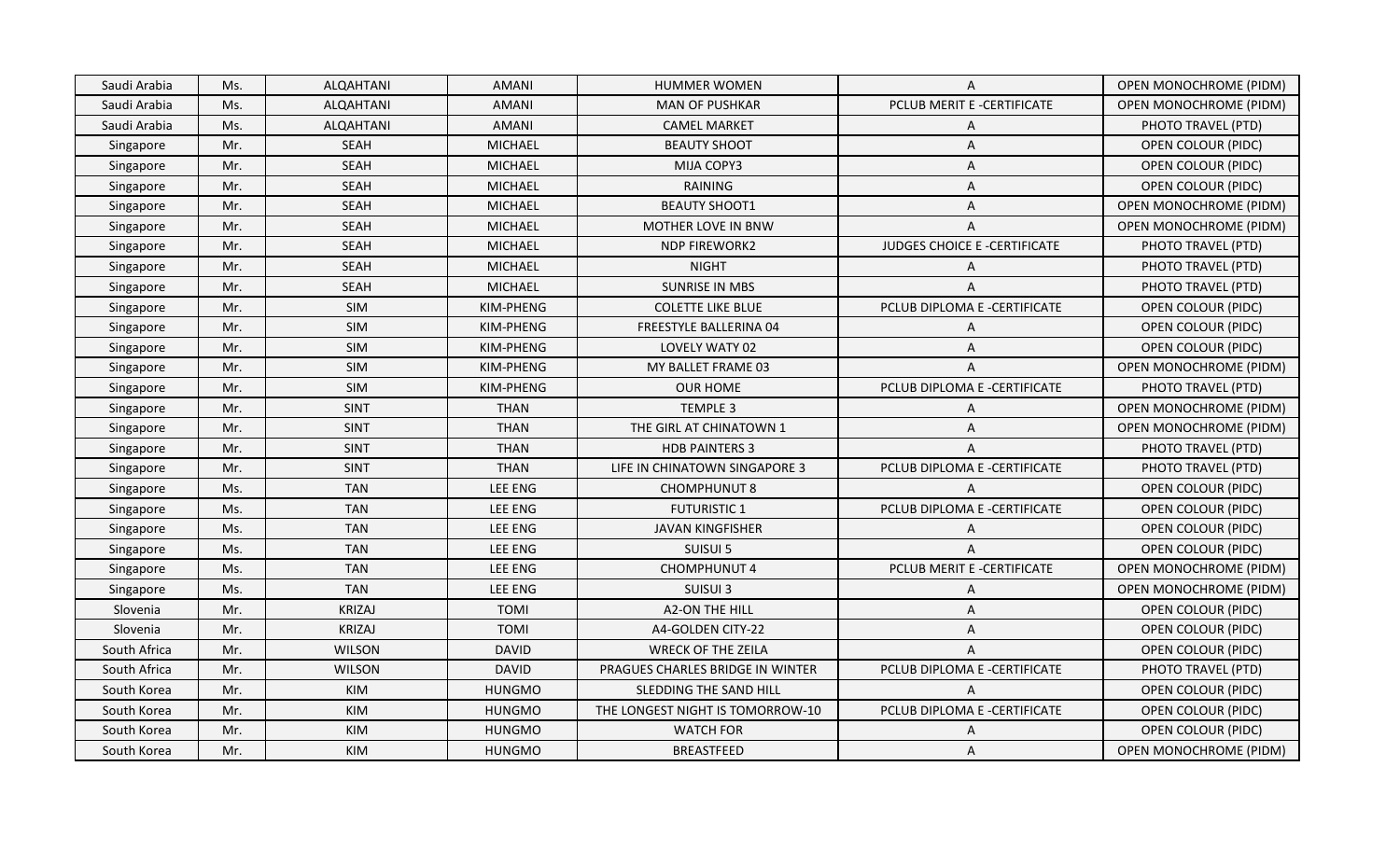| South Korea | Mr.  | <b>KIM</b>              | <b>HUNGMO</b>     | THE PATH IN LIFE             | A                            | <b>OPEN MONOCHROME (PIDM)</b> |
|-------------|------|-------------------------|-------------------|------------------------------|------------------------------|-------------------------------|
| South Korea | Mr.  | KIM                     | <b>HUNGMO</b>     | <b>DYEING LINE</b>           | Α                            | PHOTO TRAVEL (PTD)            |
| South Korea | Mr.  | KIM                     | <b>HUNGMO</b>     | FUNERAL OF GREAT DEVOTION    | Α                            | PHOTO TRAVEL (PTD)            |
| South Korea | Mr.  | <b>KIM</b>              | <b>HUNGMO</b>     | <b>GENTLY EMBRACE</b>        | Α                            | PHOTO TRAVEL (PTD)            |
| South Korea | Mr.  | <b>RYU</b>              | <b>SHIN WOO</b>   | <b>BODYPAINTING 07</b>       | Α                            | <b>OPEN COLOUR (PIDC)</b>     |
| South Korea | Mr.  | <b>RYU</b>              | <b>SHIN WOO</b>   | POTTER 02                    | A                            | OPEN COLOUR (PIDC)            |
| South Korea | Mr.  | <b>RYU</b>              | SHIN WOO          | <b>CHALLENGE5</b>            | A                            | <b>OPEN MONOCHROME (PIDM)</b> |
| South Korea | Mr.  | <b>RYU</b>              | SHIN WOO          | DECALCOMANIA 01              | PCLUB DIPLOMA E -CERTIFICATE | <b>OPEN MONOCHROME (PIDM)</b> |
| South Korea | Mr.  | <b>RYU</b>              | SHIN WOO          | DECALCOMANIA 02              | A                            | <b>OPEN MONOCHROME (PIDM)</b> |
| South Korea | Mr.  | <b>RYU</b>              | <b>SHIN WOO</b>   | WATERSKI3                    | Α                            | <b>OPEN MONOCHROME (PIDM)</b> |
| South Korea | Mr.  | <b>RYU</b>              | SHIN WOO          | <b>BUSAN PORT 02</b>         | A                            | PHOTO TRAVEL (PTD)            |
| South Korea | Mr.  | <b>RYU</b>              | SHIN WOO          | <b>GOLDEN GATE BRIDGE 01</b> | Α                            | PHOTO TRAVEL (PTD)            |
| South Korea | Mr.  | <b>RYU</b>              | SHIN WOO          | RAINBOW BRIDGE 02            | PCLUB MERIT E -CERTIFICATE   | PHOTO TRAVEL (PTD)            |
| Spain       | Mr.  | <b>IBAñEZ GUTIERREZ</b> | <b>JOSE LUIS</b>  | REFLEXIONES URBANAS          | Α                            | <b>OPEN COLOUR (PIDC)</b>     |
| Spain       | Mr.  | <b>IBAñEZ GUTIERREZ</b> | <b>JOSE LUIS</b>  | LLOVIZNA                     | A                            | OPEN MONOCHROME (PIDM)        |
| Spain       | Mr.  | <b>MOLERO GUTIERREZ</b> | <b>FLORENTINO</b> | LO COLORES DE LA LIBERTAD    | A                            | OPEN COLOUR (PIDC)            |
| Spain       | Mr.  | <b>MOLERO GUTIERREZ</b> | <b>FLORENTINO</b> | MUSEO DE LAS BELLEZAS        | PCLUB MERIT E -CERTIFICATE   | OPEN COLOUR (PIDC)            |
| Spain       | Mr.  | MOLERO GUTIERREZ        | <b>FLORENTINO</b> | TODOS PARA UNO               | <b>PSA RIBBON</b>            | OPEN MONOCHROME (PIDM)        |
| Spain       | Mr.  | <b>MOLERO GUTIERREZ</b> | <b>FLORENTINO</b> | <b>DOS ARCOS</b>             | A                            | PHOTO TRAVEL (PTD)            |
| Sri Lanka   | Mr.  | <b>BANDARA</b>          | PANDULA           | <b>CARING</b>                | A                            | <b>OPEN COLOUR (PIDC)</b>     |
| Sri Lanka   | Mr.  | <b>BANDARA</b>          | <b>PANDULA</b>    | <b>CHAISING</b>              | Α                            | <b>OPEN COLOUR (PIDC)</b>     |
| Sri Lanka   | Mr.  | <b>BANDARA</b>          | <b>PANDULA</b>    | GIRL <sub>2</sub>            | Α                            | OPEN COLOUR (PIDC)            |
| Sri Lanka   | Mr.  | <b>BANDARA</b>          | PANDULA           | <b>MUD RACE</b>              | Α                            | <b>OPEN COLOUR (PIDC)</b>     |
| Sri Lanka   | Mr.  | <b>BANDARA</b>          | PANDULA           | <b>CURLY HAIR</b>            | A                            | OPEN MONOCHROME (PIDM)        |
| Sri Lanka   | Mr.  | <b>BANDARA</b>          | PANDULA           | <b>MORNING FRESHNESS 2</b>   | PCLUB DIPLOMA E -CERTIFICATE | <b>OPEN MONOCHROME (PIDM)</b> |
| Sri Lanka   | Mr.  | <b>BANDARA</b>          | PANDULA           | NO WHERE TO HIDE             | A                            | <b>OPEN MONOCHROME (PIDM)</b> |
| Sri Lanka   | Mr.  | <b>BANDARA</b>          | PANDULA           | <b>TODDY COLLECTOR 2</b>     | Α                            | <b>OPEN MONOCHROME (PIDM)</b> |
| Sri Lanka   | Mr.  | <b>BANDARA</b>          | PANDULA           | <b>FINAL PREPARATION</b>     | Α                            | PHOTO TRAVEL (PTD)            |
| Sri Lanka   | Mr.  | <b>BANDARA</b>          | PANDULA           | FINAL WASH OF FISH           | Α                            | PHOTO TRAVEL (PTD)            |
| Sri Lanka   | Mr.  | <b>BANDARA</b>          | PANDULA           | <b>FISHING VILLAGE 3</b>     | Α                            | PHOTO TRAVEL (PTD)            |
| Sri Lanka   | Mr.  | <b>BANDARA</b>          | PANDULA           | <b>WORKING HARD</b>          | A                            | PHOTO TRAVEL (PTD)            |
| Sri Lanka   | Mr.  | DISSANAYAKE             | PRASAJITH KAPILA  | <b>HIGHLAND TEA</b>          | Α                            | PHOTO TRAVEL (PTD)            |
| Sri Lanka   | Mr.  | PRABHASHA DHARMARATHNA  | <b>UDITHA</b>     | <b>VIOLINIST</b>             | Α                            | OPEN MONOCHROME (PIDM)        |
| Sri Lanka   | Mrs. | WIJAYASINGHE            | LANKA             | <b>CAVE TEMPLE</b>           | PCLUB MERIT E -CERTIFICATE   | PHOTO TRAVEL (PTD)            |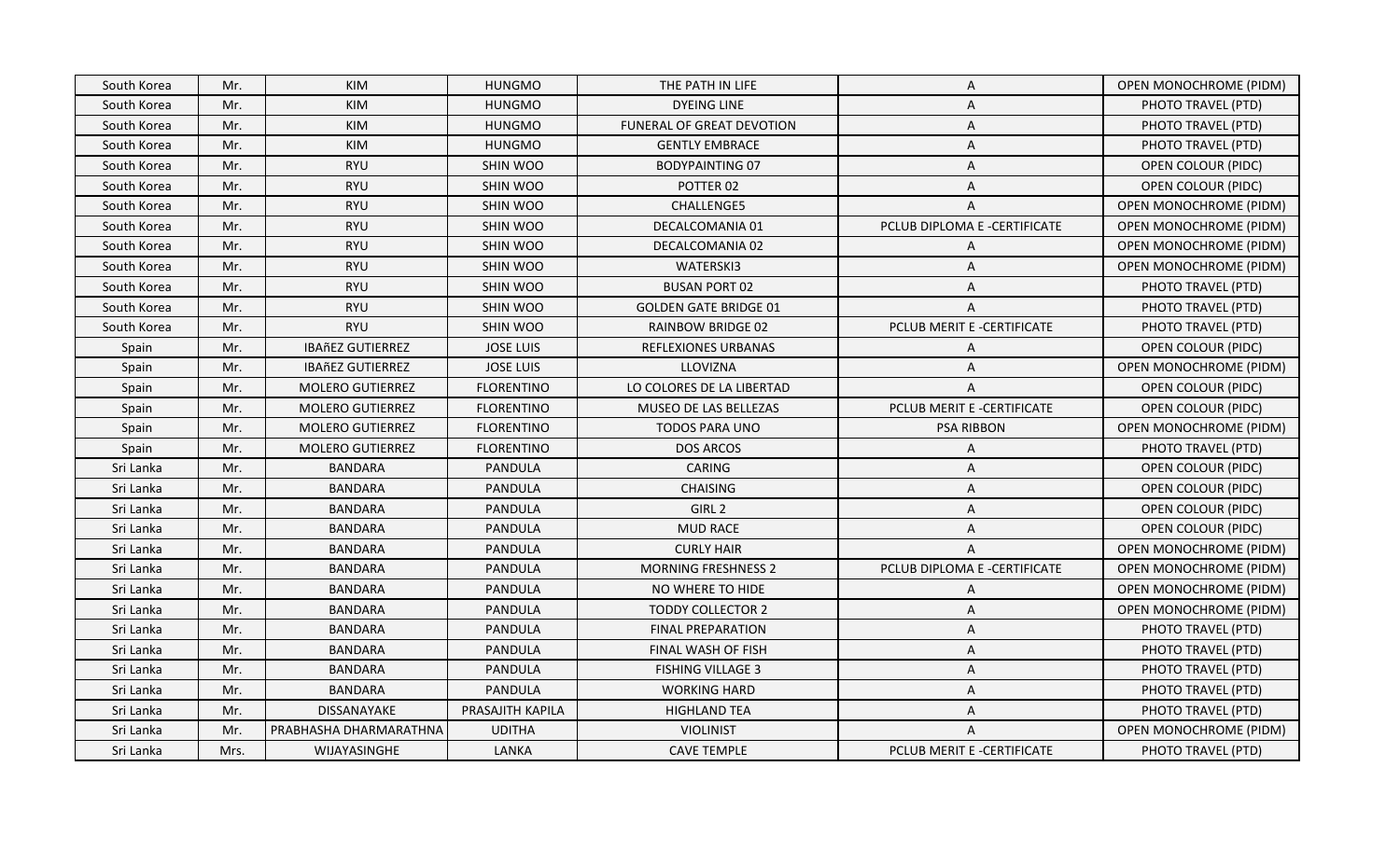| Sri Lanka   | Mrs. | WIJAYASINGHE  | LANKA             | <b>CYCLIST</b>                      | A                            | PHOTO TRAVEL (PTD)            |
|-------------|------|---------------|-------------------|-------------------------------------|------------------------------|-------------------------------|
| Sri Lanka   | Mrs. | WIJAYASINGHE  | LANKA             | <b>ELEPHANT RIDE</b>                | Α                            | PHOTO TRAVEL (PTD)            |
| Sri Lanka   | Mrs. | WIJAYASINGHE  | LANKA             | <b>PARIS</b>                        | A                            | PHOTO TRAVEL (PTD)            |
| Switzerland | Mr.  | <b>STOCK</b>  | <b>KLAUS</b>      | <b>BATH IN ROSES</b>                | A                            | <b>OPEN COLOUR (PIDC)</b>     |
| Switzerland | Mr.  | <b>STOCK</b>  | <b>KLAUS</b>      | FULLY IN RIDE                       | A                            | <b>OPEN COLOUR (PIDC)</b>     |
| Switzerland | Mr.  | <b>STOCK</b>  | <b>KLAUS</b>      | IN THE CHURCH OF MARIO BOTTA        | A                            | <b>OPEN MONOCHROME (PIDM)</b> |
| Switzerland | Mr.  | <b>STOCK</b>  | <b>KLAUS</b>      | THE HERO WITH ONE LEG ATTACKS       | PCLUB DIPLOMA E -CERTIFICATE | OPEN MONOCHROME (PIDM)        |
| Switzerland | Mr.  | <b>STOCK</b>  | <b>KLAUS</b>      | <b>BACK TO HOME</b>                 | A                            | PHOTO TRAVEL (PTD)            |
| Switzerland | Mr.  | <b>STOCK</b>  | <b>KLAUS</b>      | <b>MARINA BAY SINGAPORE</b>         | PCLUB MERIT E -CERTIFICATE   | PHOTO TRAVEL (PTD)            |
| Taiwan      | Mr.  | <b>HUANG</b>  | WOODPECKER        | <b>MINER WORK05</b>                 | PCLUB MERIT E -CERTIFICATE   | <b>OPEN COLOUR (PIDC)</b>     |
| Taiwan      | Mr.  | <b>HUANG</b>  | <b>WOODPECKER</b> | WONDERFUL DANCEGA                   | A                            | OPEN COLOUR (PIDC)            |
| Taiwan      | Mr.  | <b>HUANG</b>  | <b>WOODPECKER</b> | AFTER WORK HARD BEER AK MONO        | Α                            | OPEN MONOCHROME (PIDM)        |
| Taiwan      | Mr.  | <b>HUANG</b>  | WOODPECKER        | <b>WONDERFUL DANCE SMONO</b>        | A                            | OPEN MONOCHROME (PIDM)        |
| Taiwan      | Mr.  | LEE           | SHENG-HAO         | <b>DIVERGENCE 9</b>                 | PCLUB DIPLOMA E -CERTIFICATE | OPEN COLOUR (PIDC)            |
| Taiwan      | Mr.  | LEE           | SHENG-HAO         | <b>DIVERGENCE 1</b>                 | PCLUB MERIT E -CERTIFICATE   | <b>OPEN MONOCHROME (PIDM)</b> |
| Taiwan      | Mr.  | LEE           | SHENG-HAO         | THROUGH                             | A                            | OPEN MONOCHROME (PIDM)        |
| Taiwan      | Mr.  | LEE           | SHENG-HAO         | TRAVELER                            | Α                            | OPEN MONOCHROME (PIDM)        |
| Taiwan      | Mr.  | LEE           | SHENG-HAO         | <b>BRIDGE AT DUSK</b>               | A                            | PHOTO TRAVEL (PTD)            |
| Taiwan      | Mr.  | LEE           | SHENG-HAO         | <b>CAVE SAIL</b>                    | PCLUB DIPLOMA E -CERTIFICATE | PHOTO TRAVEL (PTD)            |
| <b>USA</b>  | Dr.  | HO            | <b>HUNG</b>       | <b>CONVICT LAKE AF</b>              | A                            | <b>OPEN COLOUR (PIDC)</b>     |
| <b>USA</b>  | Dr.  | HO            | <b>HUNG</b>       | <b>GOLDE GATE I</b>                 | Α                            | OPEN COLOUR (PIDC)            |
| <b>USA</b>  | Dr.  | HO            | <b>HUNG</b>       | CAO DAI MOSQUE                      | A                            | PHOTO TRAVEL (PTD)            |
| <b>USA</b>  | Dr.  | HO            | <b>HUNG</b>       | LAOS                                | A                            | PHOTO TRAVEL (PTD)            |
| <b>USA</b>  | Dr.  | HO            | <b>HUNG</b>       | <b>MELBOURNE</b>                    | A                            | PHOTO TRAVEL (PTD)            |
| <b>USA</b>  | Mr.  | CHIU          | <b>BOB</b>        | ZEBRAS40                            | A                            | <b>OPEN COLOUR (PIDC)</b>     |
| <b>USA</b>  | Mr.  | <b>DONOS</b>  | <b>CRISTIAN</b>   | <b>AERO ACROBATICS 2</b>            | A                            | OPEN COLOUR (PIDC)            |
| <b>USA</b>  | Mr.  | <b>DONOS</b>  | <b>CRISTIAN</b>   | <b>GHOSTLAND</b>                    | A                            | OPEN COLOUR (PIDC)            |
| <b>USA</b>  | Mr.  | <b>DONOS</b>  | <b>CRISTIAN</b>   | <b>SUNRISE SURFER</b>               | JUDGES CHOICE E -CERTIFICATE | <b>OPEN MONOCHROME (PIDM)</b> |
| <b>USA</b>  | Mr.  | <b>DONOS</b>  | <b>CRISTIAN</b>   | <b>VESTRAHORN 10</b>                | Α                            | <b>OPEN MONOCHROME (PIDM)</b> |
| <b>USA</b>  | Mr.  | <b>DONOS</b>  | <b>CRISTIAN</b>   | <b>ICELAND IN SPRING</b>            | Α                            | PHOTO TRAVEL (PTD)            |
| <b>USA</b>  | Mr.  | <b>DONOS</b>  | CRISTIAN          | <b>VIK IN SPRING</b>                | A                            | PHOTO TRAVEL (PTD)            |
| <b>USA</b>  | Mr.  | <b>HSIONG</b> | <b>YOUMANS</b>    | SWANS JUST WAKING UP IN THE MOENING | A                            | <b>OPEN COLOUR (PIDC)</b>     |
| <b>USA</b>  | Mr.  | <b>HSIONG</b> | YOUMANS           | YOUNG MIAO LADY AND BABY            | A                            | OPEN MONOCHROME (PIDM)        |
| <b>USA</b>  | Mr.  | <b>HSIONG</b> | YOUMANS           | <b>VALLEY TRAFFIC NIGHT</b>         | $\mathsf{A}$                 | PHOTO TRAVEL (PTD)            |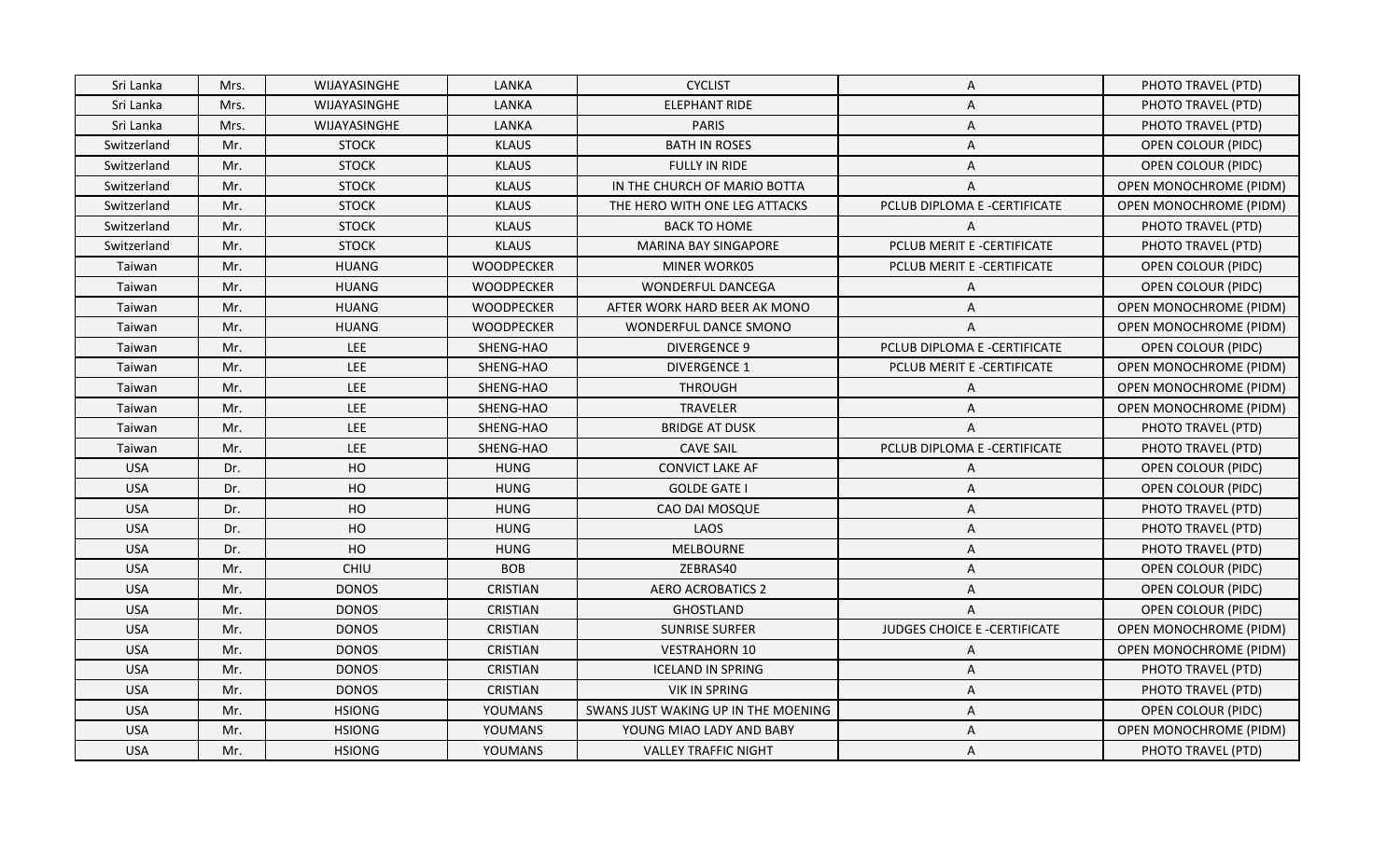| <b>USA</b> | Mr.  | <b>JANG</b>      | <b>HENRY</b>    | A TIBETAN GIRL IN SEDA 17121       | A                                     | OPEN COLOUR (PIDC)            |
|------------|------|------------------|-----------------|------------------------------------|---------------------------------------|-------------------------------|
| <b>USA</b> | Mr.  | <b>JANG</b>      | <b>HENRY</b>    | MATURED WHEAT FIELD_2171           | PCLUB DIPLOMA E -CERTIFICATE          | <b>OPEN COLOUR (PIDC)</b>     |
| <b>USA</b> | Mr.  | <b>JANG</b>      | <b>HENRY</b>    | WAVES AT SUNSET_21121              | Α                                     | <b>OPEN COLOUR (PIDC)</b>     |
| <b>USA</b> | Mr.  | <b>JANG</b>      | <b>HENRY</b>    | WHITE POCKET_3                     | A                                     | OPEN MONOCHROME (PIDM)        |
| <b>USA</b> | Mr.  | <b>JANG</b>      | <b>HENRY</b>    | FOGS COVERING GOLDEN GATE BRIDGE   | A                                     | PHOTO TRAVEL (PTD)            |
| <b>USA</b> | Mr.  | <b>JANG</b>      | <b>HENRY</b>    | <b>GOLDEN TEMPLE</b>               | PCLUB MERIT E -CERTIFICATE            | PHOTO TRAVEL (PTD)            |
| <b>USA</b> | Mr.  | <b>JANG</b>      | <b>HENRY</b>    | STANDING ON MARS 21121             | A                                     | PHOTO TRAVEL (PTD)            |
| <b>USA</b> | Mr.  | JANG             | <b>HENRY</b>    | WAVES IN WINTER_21125              | Α                                     | PHOTO TRAVEL (PTD)            |
| <b>USA</b> | Mr.  | <b>NGUYEN</b>    | <b>MINH</b>     | THE BOATS                          | A                                     | <b>OPEN MONOCHROME (PIDM)</b> |
| <b>USA</b> | Mr.  | <b>NGUYEN</b>    | <b>MINH</b>     | <b>TINA LEE</b>                    | A                                     | <b>OPEN MONOCHROME (PIDM)</b> |
| <b>USA</b> | Mr.  | <b>NGUYEN</b>    | <b>MINH</b>     | <b>DANGEROUS FALL</b>              | A                                     | PHOTO TRAVEL (PTD)            |
| <b>USA</b> | Mr.  | <b>NGUYEN</b>    | <b>MINH</b>     | HORSESHOE BEND                     | PCLUB MERIT E -CERTIFICATE            | PHOTO TRAVEL (PTD)            |
| <b>USA</b> | Mr.  | <b>NOTHEISEN</b> | ERIC            | <b>ANTELOPE CANYON</b>             | A                                     | OPEN COLOUR (PIDC)            |
| <b>USA</b> | Mr.  | <b>NOTHEISEN</b> | ERIC            | <b>IMPASSABLE ROAD</b>             | A                                     | PHOTO TRAVEL (PTD)            |
| <b>USA</b> | Mr.  | SHECTMAN         | LEONID          | <b>BUDAPEST</b>                    | A                                     | PHOTO TRAVEL (PTD)            |
| <b>USA</b> | Mr.  | <b>TO</b>        | <b>NGOCAN</b>   | AIR SHOW 1                         | A                                     | <b>OPEN COLOUR (PIDC)</b>     |
| <b>USA</b> | Mr.  | <b>TO</b>        | <b>NGOCAN</b>   | <b>CRUISING</b>                    | <b>CHAIRMEN CHOICE E -CERTIFICATE</b> | <b>OPEN COLOUR (PIDC)</b>     |
| <b>USA</b> | Mr.  | <b>TO</b>        | <b>NGOCAN</b>   | <b>GOLDEN GATE BRIDGE</b>          | PCLUB MERIT E -CERTIFICATE            | PHOTO TRAVEL (PTD)            |
| <b>USA</b> | Mr.  | <b>TO</b>        | <b>NGOCAN</b>   | <b>GREEN TERRACED FIELDS</b>       | A                                     | PHOTO TRAVEL (PTD)            |
| <b>USA</b> | Mr.  | <b>TO</b>        | <b>NGOCAN</b>   | <b>LONGJI TERRACED FIELD</b>       | A                                     | PHOTO TRAVEL (PTD)            |
| <b>USA</b> | Mr.  | <b>TO</b>        | <b>NGOCAN</b>   | <b>TERRACED FARMING 2</b>          | A                                     | PHOTO TRAVEL (PTD)            |
| <b>USA</b> | Mrs. | <b>FISCHER</b>   | <b>JIE</b>      | AN ENCHANTING MOMENT11             | PCLUB DIPLOMA E -CERTIFICATE          | OPEN COLOUR (PIDC)            |
| <b>USA</b> | Mrs. | <b>FISCHER</b>   | $\mathsf{JIE}$  | AN ENCHANTING MOMENT33             | <b>CHAIRMEN CHOICE E -CERTIFICATE</b> | OPEN MONOCHROME (PIDM)        |
| <b>USA</b> | Mrs. | <b>FISCHER</b>   | <b>JIE</b>      | <b>BEAUTIFUL BIRDS IN NATURE17</b> | A                                     | <b>OPEN MONOCHROME (PIDM)</b> |
| <b>USA</b> | Mrs. | <b>FISCHER</b>   | <b>JIE</b>      | <b>GROW WILD48</b>                 | A                                     | OPEN MONOCHROME (PIDM)        |
| <b>USA</b> | Mrs. | <b>FISCHER</b>   | $\mathsf{JIE}$  | AN ENCHANTING MOMENT12             | A                                     | PHOTO TRAVEL (PTD)            |
| Vietnam    | Mr.  | <b>BUIDUY</b>    | TU              | Về ĐíCH                            | A                                     | <b>OPEN COLOUR (PIDC)</b>     |
| Vietnam    | Mr.  | <b>BUIDUY</b>    | TU              | LÀNG NỔI CANH GA                   | A                                     | <b>OPEN MONOCHROME (PIDM)</b> |
| Vietnam    | Mr.  | <b>BUIDUY</b>    | TU              | HộI LàNG                           | $\mathsf{A}$                          | PHOTO TRAVEL (PTD)            |
| Vietnam    | Mr.  | <b>BUIDUY</b>    | TU              | <b>TRANH BÓNG</b>                  | PCLUB DIPLOMA E -CERTIFICATE          | PHOTO TRAVEL (PTD)            |
| Vietnam    | Mr.  | <b>DANH</b>      | <b>DO TRONG</b> | <b>HAPPY NEW YEAR</b>              | A                                     | OPEN COLOUR (PIDC)            |
| Vietnam    | Mr.  | <b>DANH</b>      | <b>DO TRONG</b> | TRADITIONAL INCENSE PRODUCTION     | PCLUB DIPLOMA E -CERTIFICATE          | OPEN COLOUR (PIDC)            |
| Vietnam    | Mr.  | <b>DANH</b>      | <b>DO TRONG</b> | <b>TRADITIONAL BRUSH</b>           | PCLUB DIPLOMA E -CERTIFICATE          | OPEN MONOCHROME (PIDM)        |
| Vietnam    | Mr.  | <b>DANH</b>      | <b>DO TRONG</b> | <b>WANTING</b>                     | A                                     | OPEN MONOCHROME (PIDM)        |